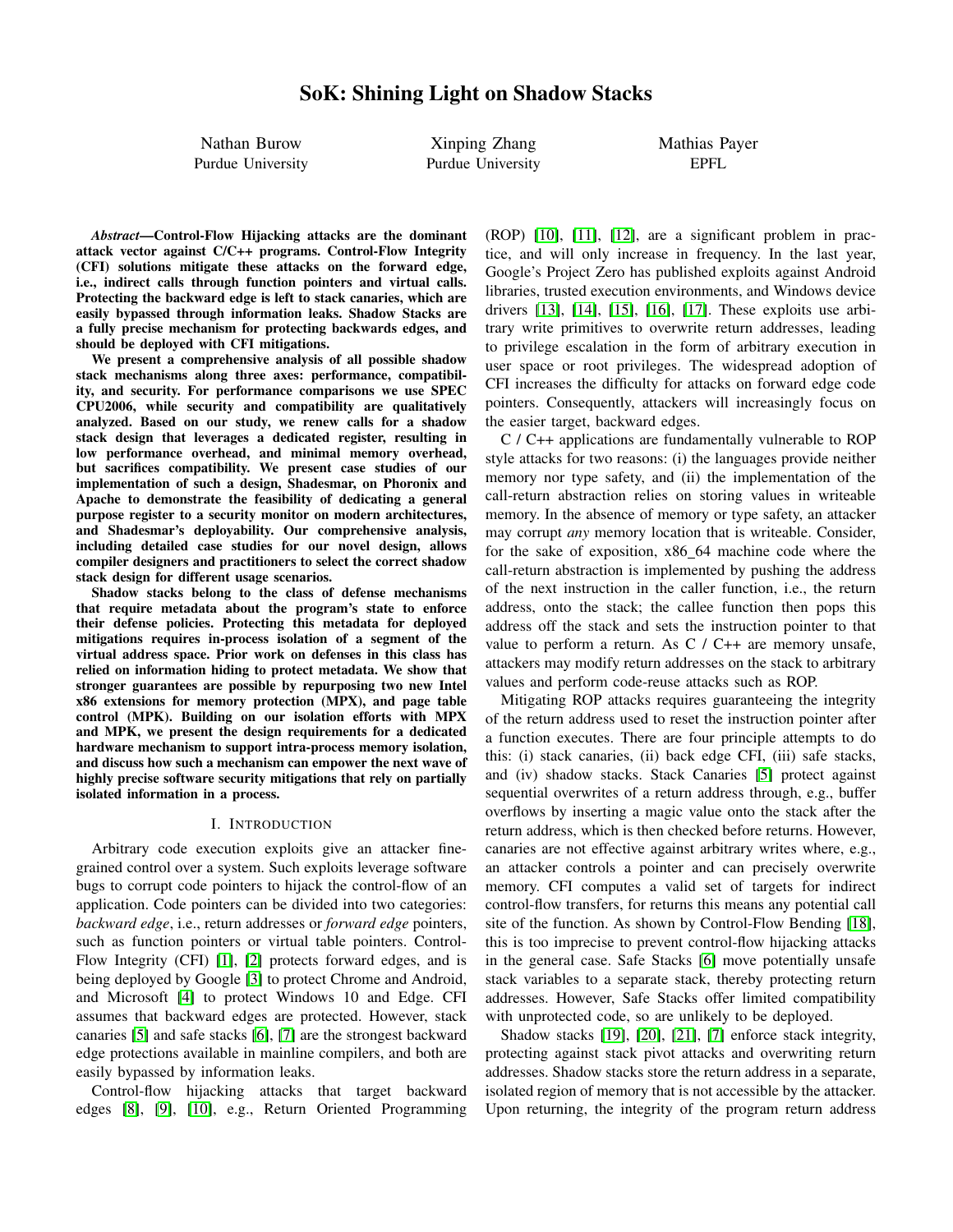is checked against the protected copy on the shadow stack. By protecting return addresses, shadow stacks enforce a one to one mapping between calls and returns, thereby preventing ROP. Two shadow stack designs have been proposed: compact shadow stacks [\[20\]](#page-13-19), which rely on a separate shadow stack pointer, and parallel shadow stacks [\[19\]](#page-13-18), which place the shadow stack at a constant offset to the original stack. These existing shadow stack designs suffer from a combination of poor performance — greater than the 5% threshold suggested by [\[22\]](#page-13-21) and far more than the 2% of LLVM-CFI, high memory overhead, and difficulty supporting C and C++ programming paradigms such as multi-threading and exception handling.

To improve the state of shadow stack design, we conduct a detailed survey of the design space. Our design study includes two novel designs for modern platforms that rely on a dedicated register for performance. While a 2002 technical report [\[7\]](#page-13-6) initially proposed leveraging a dedicated general purpose register, we believe that such designs deserve renewed attention on 64 bit architectures. In total, our survey considers five shadow stack mechanisms. We fully explore the trade-offs of these designs in terms of performance, compatibility, and security. We consider the impact of high level design decisions on runtime, memory overhead, and support for threading, stack unwinding, and unprotected code. For the performance comparison we use SPEC CPU2006 as the standard benchmark, with qualitative arguments based on design for features like threading that are not exercised by SPEC CPU2006. For security, we note that the best shadow stack design approach, instrumenting function prologues and epilogues, results in a time of check to time of use (TOCTTOU) window on x86. The TOCTTOU window requires impeccable timing to be exploitable [\[23\]](#page-13-22), and we discuss design approaches to avoid it. Further, we propose novel optimizations for comparing the shadow and stack return addresses, improving the performance of all shadow stack schemes by 25%. As LLVM [\[24\]](#page-13-23) is in the process of developing a shadow stack implementation [\[25\]](#page-13-24), the time is ripe for such a design survey and optimizations to maximize impact.

Beyond the design of the shadow stacks, we analyze the options for guaranteeing their integrity, including existing software solutions and two new ISA extensions. Unlike CFI, which relies on immutable metadata stored on read-only pages, shadow stacks, and other security mechanisms, require mutable metadata that must be integrity protected. Integrity protection is accomplished by isolating an area of the address space within a process, preventing attackers from modifying it. We discuss the limitations of existing hardware mechanisms for intra-process isolation, and propose a new primitive better suited for use by software security mechanisms.

Based on our design study, we propose Shadesmar, a new compact shadow stack mechanism that leverages a dedicated register for the shadow stack pointer and our optimizations for comparing the program and shadow return addresses. We present case studies of Shadesmar on Phoronix and Apache to highlight its practicality and thoroughly evaluate it. We provide a detailed discussion of the trade-offs between the different shadow stacks along the axes of performance, security, and compatibility. We hope that our thorough evaluation will lead to the adoption and deployment of shadow stacks in practice, closing a significant loop-hole in modern software's protection against code-reuse attacks. Shadesmar, along with ports of all prior shadow stack techniques to LLVM-7.0.0 is available at [https://github.com/HexHive/ShadowStack,](https://github.com/HexHive/ShadowStack) to aid deployment of shadow stacks.

We present the following contributions: (i) Comprehensive evaluation of the shadow stack design space along the axes of performance, compatibility, and security; (ii) Performance evaluation of each shadow stack design, including sources of overhead, and our optimizations for x86; (iii) Comparative study of new ISA features that can be used to create integrity protected memory regions for any runtime mitigation, and a proposal for an intra-process isolation mechanism; (iv) Shadesmar a register-based compact performant, secure, and deployable shadow stack scheme and its evaluation.

# II. BACKGROUND

To enable security analysis of shadow stacks, we first establish our attacker model. Using this attacker model, we then discuss common attacks on the stack, e.g., ROP, which overwrite return addresses for interested readers. Knowledgeable readers may wish to move directly to our discussion of the shadow stack design space in [Section III.](#page-2-0)

# *A. Attacker Model*

As is standard for defenses that aim to mitigate exploits, e.g., CFI and Shadow Stacks, rather than the underlying corruptions, e.g., memory or type safety, we assume an attacker with arbitrary memory read and write primitives. The attacker uses these arbitrary reads and writes to inject her payload, and then corrupts a code pointer to hijack the program's execution, executing her payload and exploiting the application. The adversary is constrained only by standard defenses: DEP [\[26\]](#page-13-25) and ASLR [\[27\]](#page-13-26). We disable stack canaries [\[5\]](#page-13-4) as they are strictly weaker than Shadow Stacks.

For the final step of the attack, corrupting a code pointer, we assume that the attacker only targets *backward edges*, i.e., return addresses of functions. Protection for *forward edges* is an orthogonal problem, covered by defenses such as CFI [\[1\]](#page-13-0), [\[2\]](#page-13-1). Attacking forward edge control flow is therefore out of scope for this paper. Also out of scope are data-only attacks, i.e., attacks that do not corrupt code pointers.

# *B. Attacks on the Stack*

Attacks against stack integrity began with Aleph One's seminal work on stack smashing [\[8\]](#page-13-7). To this day, control-flow information on the stack remains an active battle ground in software security [\[22\]](#page-13-21). Code reuse attacks such as ROP and Stack Pivots are the latest iteration of this threat.

ROP [\[10\]](#page-13-9) is a style of code-reuse attack that hijacks application control flow by overwriting return addresses on the stack. When the function returns, control is redirected to the attacker chosen address. Absent any hardening, return addresses on the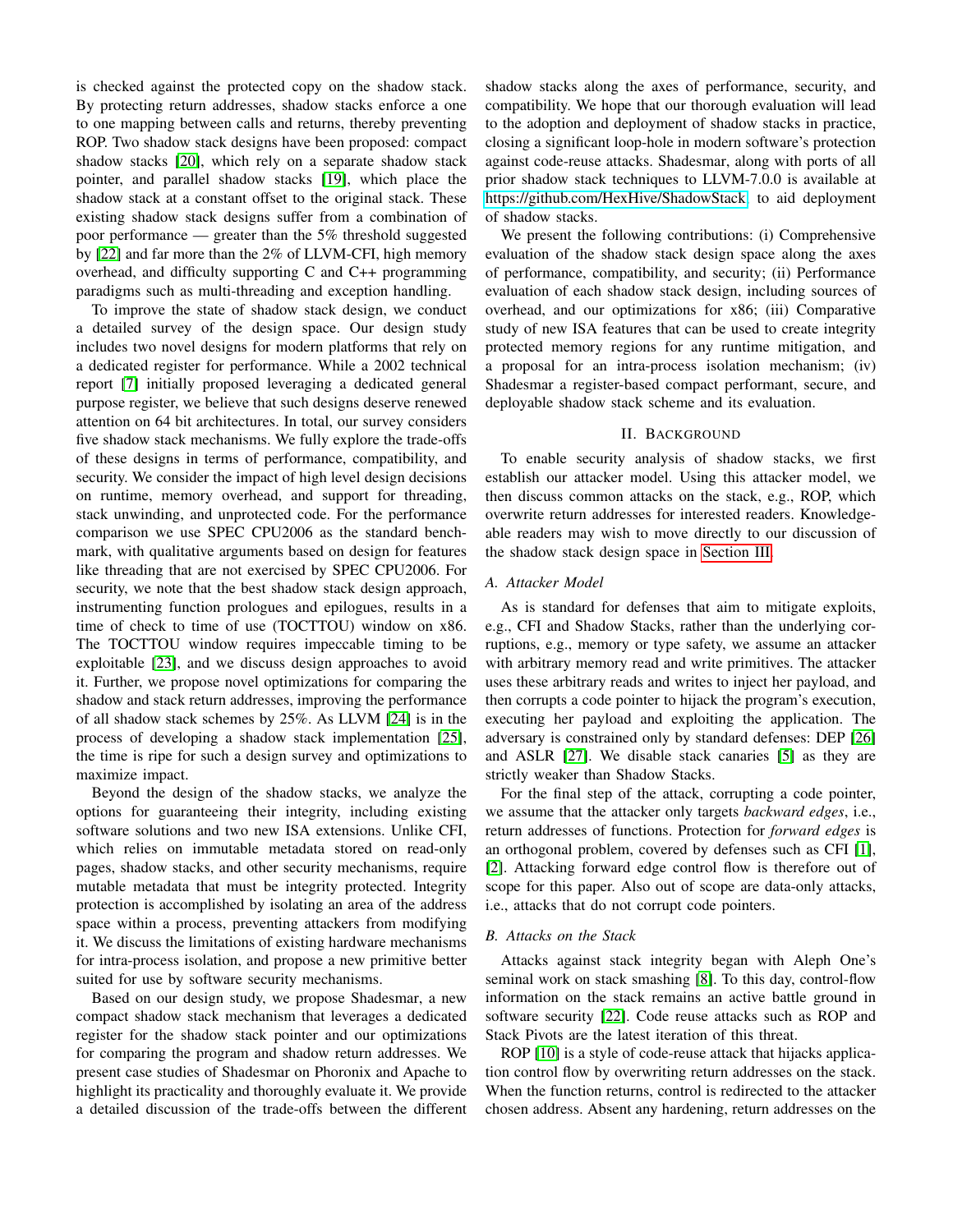

<span id="page-2-1"></span>Fig. 1: ROP Illustration

stack can be modified to target any executable byte in the program. If a non-executable byte is targeted, attempting to execute that byte will lead to a fault, terminating the program. In practice, attackers target so called "gadgets", which are sequences of executable bytes ending in a return instruction that perform some useful computation for the attacker. The attacker's payload consists of a sequence of addresses of such gadgets that combined perform the desired computation, e.g., open a shell, or, in most real-world attacks map a memory page as executable and writable and memcpy target shellcode to that page before executing the injected shellcode.

[Figure 1](#page-2-1) illustrates a payload that executes system() to spawn a shell. When function bar () returns, the first gadget is executed. Returning to the first gadget moves the stack pointer to  $\&$  ("/bin/sh"), which is then popped into rdi, and moving the stack pointer to  $\&$  (system). Consequently, the return in the first gadget calls system("/bin/sh"), opening a shell.

Stack Pivots are an attack technique wherein the adversary controls the stack pointer, i.e., rsp on x86 architectures. Consequently, instead of having to selectively overwrite data on the stack, the attacker can move the stack frame to a region of memory she entirely controls, thereby making, e.g., ROP attacks significantly easier. This technique has also been used to bypass ASLR [\[28\]](#page-13-27), [\[29\]](#page-13-28). While stack pivoting changes how the payload is delivered, code-reuse attacks utilizing it must still overwrite a code pointer. Consequently, for the purposes of shadow stacks and back edge defenses in general, stack pivoting is just a payload delivery variant of ROP.

#### III. SHADOW STACK DESIGN SPACE

<span id="page-2-0"></span>For any shadow stack mechanism to be adopted in practice, it must be highly performant, compatible with existing code, and provide meaningful security. We analyze the performance of each shadow stack mechanism that we identify in terms of runtime, memory, and code size overhead qualitatively in this section, and quantitatively in our evaluation. Compatibility for shadow stacks means supporting C and C++ paradigms such as multi-threading and stack unwinding, as well as interfacing correctly with unprotected code. Security is dictated both by how a shadow stack mechanism validates the return address, and by any orthogonal technique the mechanism uses to

guarantee the integrity of the shadow stack. See [Section V](#page-6-0) for details on such integrity mechanisms.

Shadow stack mechanisms are defined by how they map from the program stack to the shadow stack, illustrated in [Figure 2.](#page-3-0) This includes the type of mapping, as well as how the mapping is encoded in the protected binary. We analyze five such mechanisms using the two types of shadow stack identified by the literature: compact [\[20\]](#page-13-19) and parallel [\[19\]](#page-13-18). For compact shadow stacks we identify three ways to encode the mapping in the binary, and two such ways for parallel shadow stacks. Each of these mechanisms has unique performance and compatibility characteristics. All shadow stack mechanisms must adopt a policy on validating the return address. Traditionally, this has been to compare the shadow and program return addresses and only proceed if they match. We examine the security impact of utilizing the shadow return address without a comparison and find it increases performance without impacting security.

#### *A. Shadow Stack Mechanisms*

Direct mappings schemes for parallel shadow stacks use the location of the return address on the program stack to directly find the corresponding entry on the shadow stack. The parallel shadow stack is as large as the program stack, and a simple offset maps from the program stack to the shadow stack. Consequently, the direct mapping trades memory overhead – twice the stack memory usage, for performance – a very simple shadow stack look up.

Indirect mapping schemes for compact shadow stacks maintain a shadow stack pointer, equivalent to the stack pointer used for the program stack. The shadow stack pointer points to the last entry on the shadow stack, exactly as the stack pointer does for the program stack. Maintaining a shadow stack pointer allows a compact shadow stack to allocate significantly less memory, as only room for the return address is required, instead of duplicating the program stack. Therefore, indirect mappings trade performance overhead – from using the shadow stack pointer, for reduced memory overhead – by only requiring a compact shadow stack.

In addition to the performance versus memory overhead trade-off, parallel and compact shadow stacks have different compatibility implications. If calls and returns were always perfectly matched, there would be no difference. However, the set  $\gamma$  in  $\gamma$  long  $\gamma$  functionality of C, which allows jumping multiple stack frames back up the stack, and the equivalent stack unwinding capability used by C++ for exception handling, both break the assumption of perfectly matched calls and returns. The direct shadow stack paradigm naturally handles these, as  $C / C++$  adjust the stack accordingly, and then it uses the adjusted stack to find the appropriate shadow stack entry. The indirect shadow stack scheme on the other hand must know how many stack frames the program stack has been unwound to appropriately adjust its shadow stack pointer. Consequently, stack unwinding leads to additional overhead for indirect shadow stack mapping schemes, while having no effect on direct mapping schemes.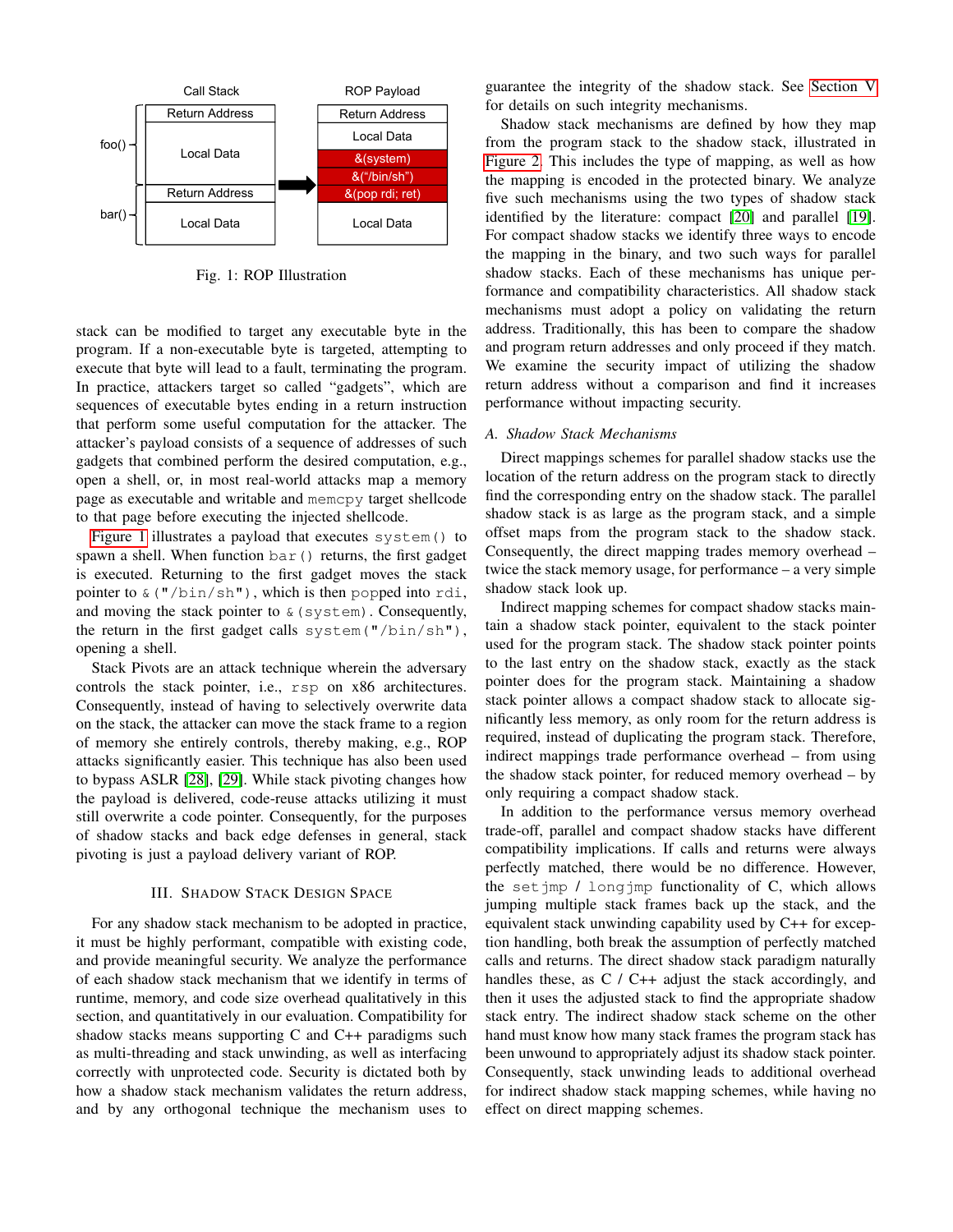

<span id="page-3-0"></span>Fig. 2: Shadow Stack Designs – Mapping Options

|         |                        |          |             | Compatibility |                        |                  |  |
|---------|------------------------|----------|-------------|---------------|------------------------|------------------|--|
|         |                        |          |             | Threading     | <b>Stack Unwinding</b> | Unprotected Code |  |
| Compact | Global Variable        | Slow     | Low         |               |                        |                  |  |
|         | Segment                | Medium   | LOW.        |               |                        |                  |  |
|         | Register               | Fast     | Low.        |               |                        |                  |  |
|         | <b>Constant Offset</b> | Fast     | High        |               |                        |                  |  |
|         | Register Offset        | Medium   | High        |               |                        |                  |  |
|         | Mapping<br>Parallel    | Encoding | Performance | Memory        |                        |                  |  |

<span id="page-3-1"></span>TABLE I: Summary of Performance Overhead, Memory Overhead, and Compatibility trade-offs between shadow stack mechanisms.  $\checkmark$  – supported;  $\checkmark$  – not supported;  $\diamond$  – implementation dependent

For each shadow stack mapping scheme, there are multiple possible mechanisms with different implications for performance and compatibility. In particular, we introduce the use of a register for the shadow stack pointer for compact shadow stacks, or the offset for parallel shadow stacks. Now that all 64 bit architectures have at least 16 general purpose registers, it is possible to dedicate a general purpose register to the shadow stack mechanism, unlike in 2001 when the original shadow stack proposal was made [\[20\]](#page-13-19) and only eight general purpose registers were available on x86. We find that using a dedicated register allows compact shadow stack mappings to be as performant as parallel shadow stacks, and allows parallel shadow stacks to increase their compatibility with multi-threading while also being more secure.

A summary of our shadow stack mechanisms and their trade-offs for each design is shown in [Table I.](#page-3-1) Each row in the table represents a shadow stack mechanism that we evaluate. The table reports qualitative differences between them, we refer to the evaluation in [Section VII-A](#page-9-0) for quantitative measurements.

<span id="page-3-2"></span>*1) Parallel Shadow Stack Mechanisms:* Parallel shadow stack mechanisms effectively use the stack pointer as the shadow stack pointer. The existing mechanism [\[19\]](#page-13-18) places shadow stack entries at a constant offset from the program stack. This is very efficient, requiring no extra registers or memory access, and no instrumentation to maintain the shadow stack pointer. This performance benefit is offset by higher memory overhead, compatibility problems, and lower security. All parallel shadow stacks suffer from higher memory overhead, as they fundamentally require the program stack to be duplicated. The compatibility concerns arise from requiring a constant offset, which is limited to 32 bits for immediate operands in x86, from the program to the shadow stack from all threads, severely constraining the address space layout for programs with many threads, such as browsers. Hard-coding the offset in the binary is also a security hazard, as recovering the offset leaks the address of the shadow stack to adversaries.

To mitigate the compatibility and security concerns, we propose a new parallel shadow stack mechanism. Our parallel shadow stack mechanism encodes the offset in a dedicated register, see [Figure 3,](#page-4-0) allowing the offset to the shadow stack to be determined at runtime. Further, the offset may vary from thread to thread as registers are thread local, and the offset can be set when the thread is created. This register is only updated once, when the offset is determined for the thread, and therefore adds no per function call overhead (unlike shadow stack pointers for compact shadow stacks).

*2) Compact Shadow Stack Mechanisms:* For compact shadow stack mechanisms, the key question is where to store the shadow stack pointer. This decision will not impact the memory overhead of the implementation, but does have performance and compatibility ramifications. The shadow stack pointer will be dereferenced twice in every function: once in the prologue to push the correct return address, and once in the epilogue to pop the shadow return address. Consequently, the speed of accessing the shadow stack pointer is critical for the performance of shadow stacks that are indirectly mapped. There are three locations to store a variable: in memory, in a segment, or in a register. We discuss and evaluate the performance and compatibility trade-offs of all three, and x86 code for each is shown in [Figure 4.](#page-4-1)

Using a memory location, e.g., a global variable is the simplest solution, and we present it as a straw man. Accessing memory is orders of magnitude slower than accessing a value stored in a register. Even with caching, this effect is noticeable, see [Figure 7.](#page-10-0) This slow down is aggravated by the need for an additional move instruction to load the location of the global variable into a register to access it – x86 does not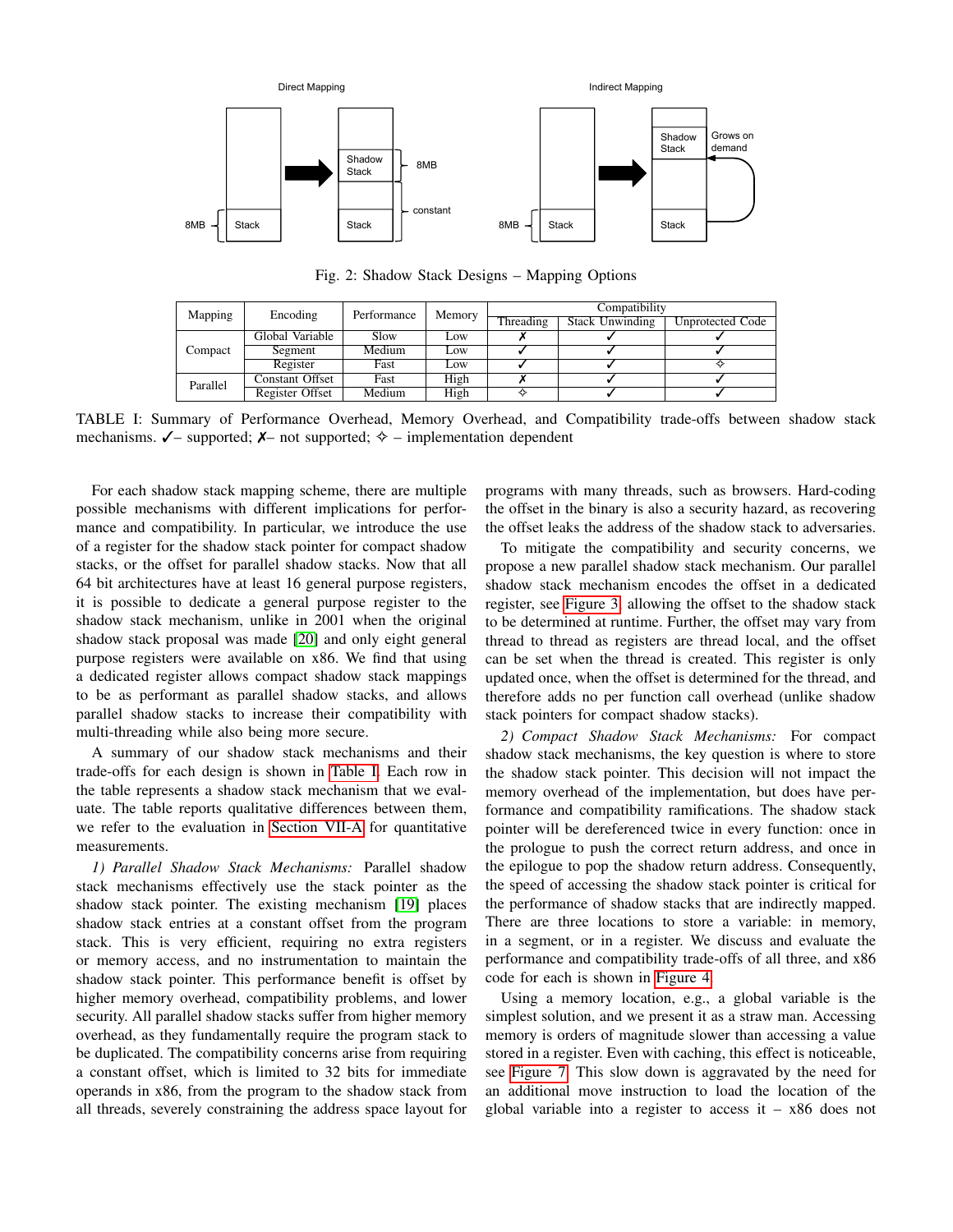mov rax, [rsp] mov  $[rsp + r15]$ , rax

(a) Constant Offset

(b) Offset in Register

<span id="page-4-0"></span>Fig. 3: Direct Mapping Shadow Stack Prologues. The epilogues execute the inverse.

| $1$ mov             | $r10$ , $rcx$                   |                                             |                                     |
|---------------------|---------------------------------|---------------------------------------------|-------------------------------------|
| $\mathsf{Im}$       | $r11$ , $rdx$                   |                                             |                                     |
| $3 \mid \text{mov}$ | rax, $\lceil rsp \rceil$        |                                             |                                     |
| $\mathsf{Im}$       | rdx, GLOBAL                     |                                             |                                     |
| $5 \,$ mov          | $rcx$ , $\lceil rdx\rceil$      | $[\,\mathsf{rsp}\,]$<br>mov rax,            |                                     |
| mov                 | $\lceil$ rcx $\rceil$ , rax     | $\frac{\text{mov}}{\text{r10}}$ .<br>gs:[0] |                                     |
| $7 \text{ mov}$     | $\lceil rcx \rceil, rsp \rceil$ | mov $\lceil r10 \rceil$ ,<br>rax            | mov rax, $\lceil \text{rsp} \rceil$ |
| add                 | $\lceil \text{rdx} \rceil$ , 16 | mov $\lceil r10+8\rceil$ , rsp              | mov $\lceil r15 \rceil$ , rax       |
| $9 \mid \text{mov}$ | $rcx$ , $r10$                   | add $r10$ , $16$                            | $\frac{3}{2}$ mov [r15+8], rsp      |
| mov                 | $rdx$ , $r11$                   | mov $gs:[0]$ , r10                          | lea $r15$ , $[r15+16]$              |
|                     |                                 |                                             |                                     |
|                     |                                 |                                             |                                     |
|                     |                                 |                                             |                                     |

(a) Global Variable

(b) Segment

(c) Register

<span id="page-4-1"></span>Fig. 4: Indirect Mapping Shadow Stack Prologues. Note - Epilogues are the inverse.

support 64 bit immediate values. Further, changing memory access patterns can affect cache behavior, with unpredictable effects on the program's performance. An additional problem for this scheme is that the memory must be thread local to support multi-threaded programs. Consequently, a scheme that has better performance characteristics and is inherently thread local is desirable.

Segment registers, used by existing shadow stack mechanisms [\[20\]](#page-13-19) to store the location of the shadow stack base, are an architectural feature left over from when physical memory was larger than the virtual address space. Segment registers are faster to access than memory, and are inherently thread local. Consequently, they improve performance significantly over using a memory location to store the shadow stack pointer, while also improving compatibility by supporting multi-threading. We point the segment register at the base of the shadow stack, and store the shadow stack pointer there. Accessing the shadow stack is thus double indirect, through the segment register and then the shadow stack pointer.

The earliest approach of a shadow stack scheme with a dedicated register we know of is a 2002 technical report [\[7\]](#page-13-6) that focuses on x86\_32. We rejuvenate this idea for 64 bit architectures as general purpose registers provide the fastest possible option for storing the shadow stack pointer. Compared to x86 32, the x86 64 architecture defines twice as many general purpose registers. The disadvantage of using a general purpose register is that one register must be reserved for the shadow stack pointer, reducing the number of registers available to the compiler's register allocation pass, and thereby increasing register pressure. Increased register pressure can reduce performance if it leads to additional register spills to the stack. Despite this potential overhead, our evaluation finds that this is the fastest shadow stack encoding, see [Figure 7.](#page-10-0)

# <span id="page-4-2"></span>*B. Return Address Validation*

Shadow stack mechanisms can ensure a valid return address in two ways: by either comparing the program and shadow return addresses, or by using the shadow return address. Comparing the shadow and program return addresses detects corruptions of the program return address immediately, and can halt execution. Immediate detection is useful during testing and debugging as it helps isolate the bug. In deployment, however, preventing control-flow hijacking attacks only requires that the corrupt program return address not be used. Checking the program return address is equivalent to a low entropy stack canary, possibly detecting sequential buffer overflows. Consequently, the shadow stack mechanism can simply use the return address on the shadow stack. Doing so fully mitigates control-flow hijacking attacks as the attacker controlled return address is not used and avoids the overhead of comparing the return addresses. Either policy provides the same security: an attacker cannot control the target address of a function return.

### IV. SHADOW STACK IMPLEMENTATIONS

Each of the shadow stack mechanisms we evaluate is implemented as a backend compiler pass in LLVM [\[24\]](#page-13-23) 7.0.0, and shares some common implementation details. In particular, each shadow stack mechanism must instrument calls and returns to update its shadow stack and validate the return address before using it to transfer control. We show that the best way to accomplish this is to instrument function prologues and epilogues. Our implementations further include a small runtime library to set up the shadow stacks, and support stack unwinding for compact shadow stack schemes. Additionally, we introduce novel peep hole optimizations for x86 epilogues.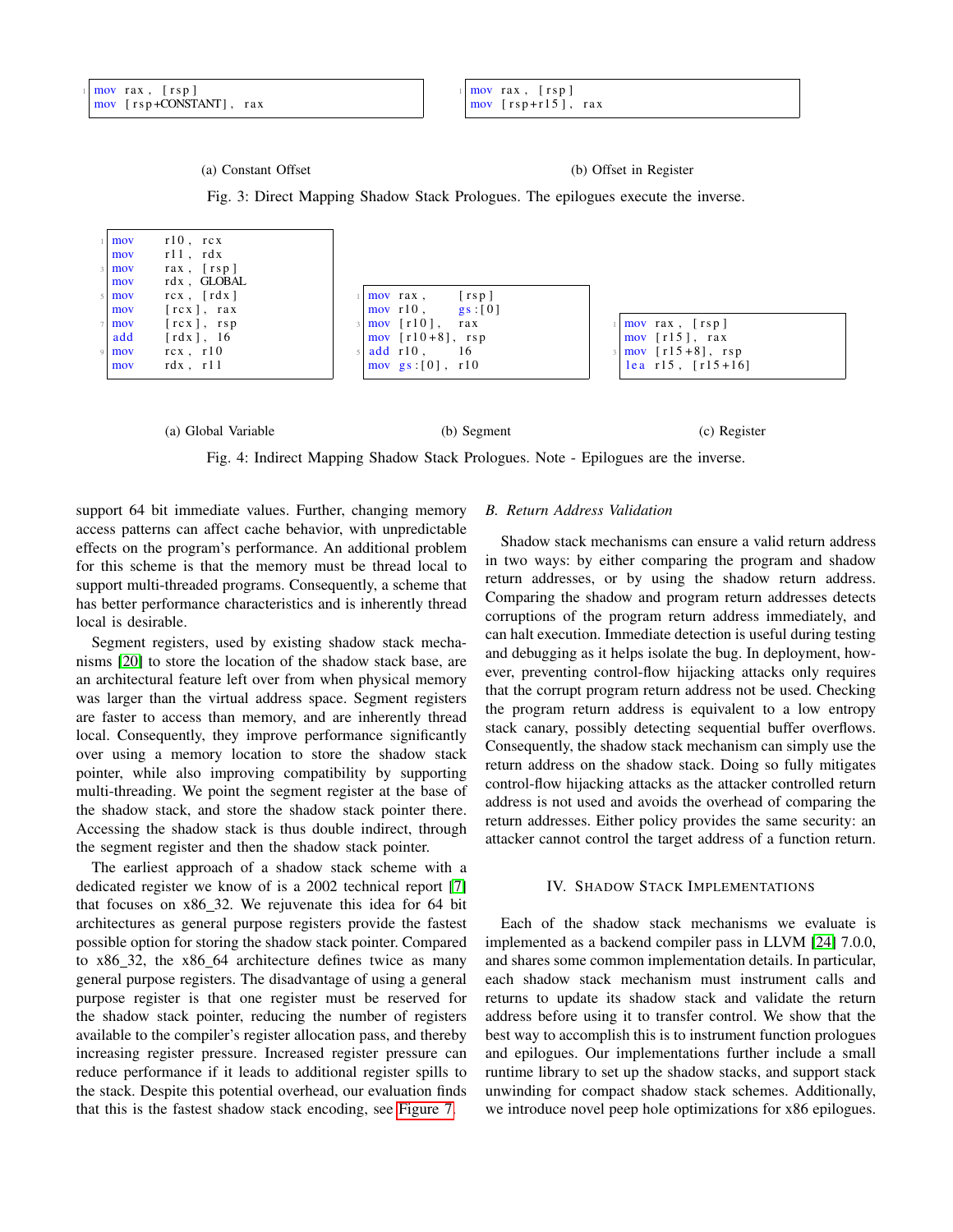

(a) Fault Epilogue

(b) LBP Epilogue

<span id="page-5-0"></span>Fig. 5: Shadow Stack Epilogue Optimizations

### *A. Instrumented Locations*

Shadow stack mechanisms can instrument function calls either at the location of the call instruction or in the function prologue on the callee side. This instrumentation is responsible for pushing the return address to the shadow stack, and updating the shadow stack pointer for compact shadow stacks. Returns must be instrumented to pop from the shadow stack and validate the program return address in the function epilogue before the control-flow transfer to mitigate control-flow hijacking attacks. Code that can unwind stack frames, such as longjmp and C++'s exception handling mechanism, which uses libunwind, must also be instrumented to maintain the shadow stack pointer for compact shadow stacks. Failing to handle stack unwinding correctly can lead to false positives as the shadow and program stack are out of sync.

The elegant solution for instrumenting calls is to place the protection in the function prologue. In this way, the *function* is protected, not particular call sites. The compiler does not have to distinguish between calls to protected and unprotected functions as it would if call sites were instrumented instead. The distinction must be made if call sites are instrumented to keep the shadow stack in sync for compact shadow stack where calls and returns must be perfectly matched. Instrumenting function prologues and epilogues maintains this symmetry naturally, as each will be executed for every function call. On x86, instrumenting the function prologues results in a oneinstruction wide Time Of Check To Time Of Use (TOCTTOU) opportunity due to architectural limitations. The call instruction pushes the return address to the stack where it may be modified by an attacker before it is picked up by the prologue in the called function. Architectures, such as ARM, where the address of the called function is stored in a register, do not have this limitation.

While the TOCTTOU window exists, given the extremely precise timing required, we do not believe this potential weakness to be readily exploitable. Any such attack would rely on accurately timing the victim process, and manipulating the OS scheduler to pause the victim's execution precisely between the call and mov instruction. After the call instruction pushes the return address onto the stack, it remains in the cache and the mov instruction can immediately use the value, resulting in a minimal window of only a few cycles. Microsoft researchers proposed and redacted Return Flow Guard (RFG) as it was vulnerable to TOCTTOU windows in the prologue and epilogue. The Microsoft red team discovered a viable attack against their proposed epilogue, targeting epilogues of leaf functions [\[23\]](#page-13-22). Our proposed mechanism halves the attack window as we jump to the verified address, but do not fully mitigate the TOCTTOU window. Intel Control Enforcement Technology (CET) [\[30\]](#page-13-29) introduces a shadow stack based on hardware and compiler support. This extension, when available, will mitigate the TOCTTOU window on x86 and simplify the required instrumentation.

It is also possible to mitigate this vulnerability by using rsp as the shadow stack pointer. However, doing so comes with significant side effects, see [Section VI.](#page-8-0) Alternatively, resolving the TOCTTOU window requires instrumenting call sites to pass the return address in a register, e.g., r9 which is currently used for the sixth function argument, changing the ABI. However, this creates compatibility problems, as protected functions called from unprotected code would need to read the return address from the stack. Such a scheme thus requires whole program analysis, and reduces compatibility with unprotected code. For users in highly sensitive environments that are concerned about sophisticated adversaries this may be a worthwhile trade-off.

Our prologue and epilogue rely on the stack pointer to find the return address, and are therefore agnostic to optimizations that delete the stack frame base pointer. Once our epilogue has popped the return address, we do not read it again from memory, thereby preventing TOCTTOU attacks that modify the return address in memory between the time it is read for the shadow stack check and the time it is used by the return instruction. One consequence of this is that ret instructions become pop and jmp instructions. This single transformation accounts for approximately half of the shadow stack overhead, see [Figure 8.](#page-10-1) Hardware solutions that avoid this overhead are discussed in [Section VI.](#page-8-0)

Stack unwinding mechanisms such as longjmp and C++ exceptions require additional instrumentation for compact shadow stacks. Parallel shadow stacks are unaffected as they do not require adjustment to track stack frames, i.e., they do not maintain a shadow stack pointer. For compact shadow stacks, we must be able to unwind to the correct point on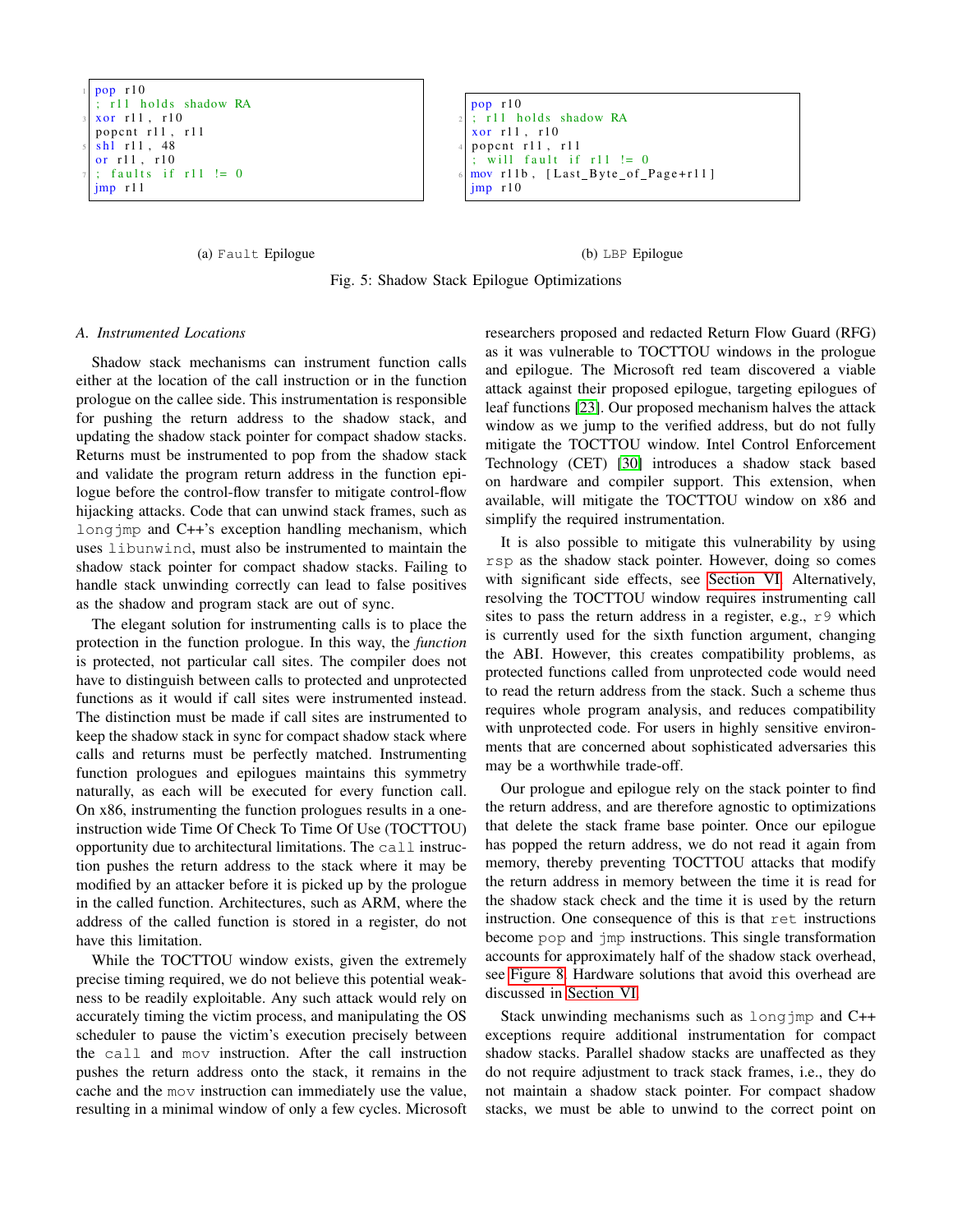the shadow stack as well. Simply matching return addresses does not suffice for this, as the same return address can show up multiple times in the call stack due to, e.g., recursive calls. To deal with this, our compact shadow stack implementations also push the stack pointer, i.e., rsp. The stack pointer and return address uniquely identify the stack frame to unwind to, allowing our mechanisms to support stack unwinding.

For the shadow stack mechanisms that use a register to encode the shadow stack mapping, ensuring compatibility with unprotected code constrains our selection of register. A callee saved register must be used, so that any unprotected code that is called will restore the shadow stack pointer, but only if it is clobbered, which helps performance. Our implementations use r15 in practice. An alternative would be to use rsp as the shadow stack pointer, and r15 as the stack pointer. The ramifications of such an implementation are considered in [Section VI.](#page-8-0)

# *B. Runtime Support*

Our runtime library is responsible for allocating the shadow stack, and hooking setjmp and longjmp. We add a new function in the pre\_init array that initializes the shadow stack for the main program thread. This function also initializes the shadow stack pointer for compact shadow stack mappings. In particular, for segment encodings it invokes the system call to assign the shadow stack to the segment register. Set imp and longimp are redirected to versions that are aware of our shadow stacks. These patched versions required less than 20 lines of assembly to modify.

For compact shadow stack mappings to support multithreading and libunwind, we preload a small support library. It intercepts calls to pthread\_create and pthread\_exit to set up and tear down shadow stacks for additional threads. We use a patched version of libunwind, to which we added 20 lines of code for compatibility with our shadow stacks. These changes are minimal, and easily deployable by having, e.g., two version of the library on the system and a compiler flag to chose which one is linked in. If shadow stacks are universally used to harden libraries, no such additional support would be required. Consequently, we believe compact shadow stacks are readily deployable.

# *C. Shadow Stack Epilogue Optimizations*

Traditionally, shadow stacks have relied on compare instructions to validate the shadow return address and program return address are equivalent. However, the compare and jump paradigm is relatively expensive, potentially leading to pipeline stalls even with branch prediction. Consequently, as an optimization, we explore two different methods to optimize this validation. Our optimizations rely on the insight that a full comparison is not required, only an equality test.

To replace the compare instruction of traditional shadow stack epilogues, we propose an xor of the program return address and shadow return address. This will result in 0 bits anywhere the two are identical, and 1s elsewhere. x86 has an instruction, popcnt, that returns the number of bits set to

1. Consequently, if the popcnt of the xor of the program return address and shadow return address is 0, then the two are equivalent.

We leverage the memory management unit (MMU) to compare the popcnt to zero as a side effect by creating a protection fault. We propose two different ways to do so: fault and last byte in page (LBP), see the code in [Figure 5.](#page-5-0) For fault, we note that the maximum value of the popent is 64, therefore fitting in six bits. By shifting this value left 48 and oring it into the return address, we create a general purpose fault for a non-canonical address form if its value is not zero, by setting one of the high order 16 bits to one in user space. This scheme abuses the fact that the high order 16 bits are currently unused, and may break if those bits are utilized in future processors. Alternately, the LBP scheme creates two pages in memory, the first of which is mapped read write, the second of which has no permissions. We then attempt to read from the first page at the address of the last valid byte, plus the popcnt value. If the popcnt value is zero, we read the last byte of the valid page, otherwise we read from the guard page, causing the MPU to return a fault. The trade-off between the two is that the fault scheme requires serialization in the processor, while the LBP scheme requires a memory access and the MMU. We show the performance of both schemes in [Figure 9.](#page-11-0)

# V. HARDWARE INTEGRITY MECHANISMS

<span id="page-6-0"></span>Once a shadow stack design has been chosen, the shadow stack mechanism must guarantee the integrity of the shadow stack. How to guarantee the integrity of a protected region of memory is a problem faced not only by shadow stacks, but also by all mitigations that rely on writable runtime metadata. Integrity guarantees are best provided by hardware solutions, though software solutions exist and are covered here. Hardware solutions offer greater security and performance than software solutions, and can be as generic. Hardware solutions for integrity protecting part of the address space within a process should be evaluated on two metrics: their performance, and the number of supported concurrent code regions.

Existing hardware mechanisms take two different approaches to encoding access privileges to provide integrity protection: (i) MPK which encodes access privileges in each thread's register file, providing per thread (thread centric) integrity, and (ii) MPX which encodes access in the individual instructions, so that access privileges are the same across all threads and depend only on the executed instruction (code centric). Note that thread centric solutions require additional instructions to change the register file, consequently, code centric solutions are (potentially) more performant as they operate in a single step, checking an instruction's permissions, instead of first toggling bits in the register file and then checking permissions. For code centric mechanisms, the ability to execute the instruction grants the necessary permissions while for thread centric mechanisms, the state of the register file determines the policy.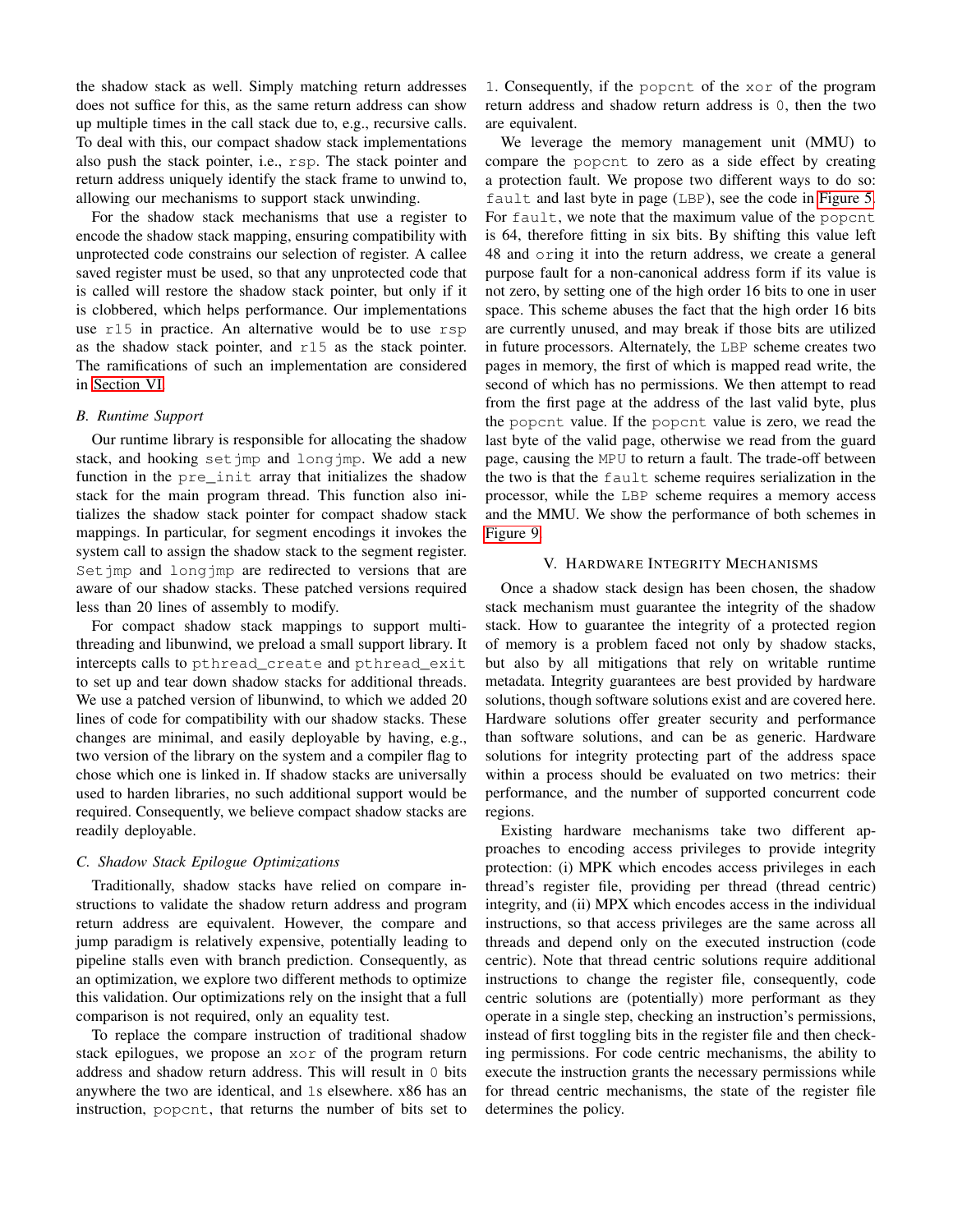```
; Read Write (disable all MPKs)
mov eax, 0x or ecx, ecx
x or edx, edx
wrpkru
; protection is off, write to shadow stack
. . .
; Read Only ( enable write disable bit for
    shadow stack)
mov eax , 8
x or ecx, ecx
x or edx edx
wrpkru
```
<span id="page-7-0"></span>Fig. 6: MPK Page Permission Toggling

Assuming code integrity and a control-flow hijacking defense such as CFI, we prefer code centric solutions for their potential performance and flexibility. Unfortunately, no existing code centric solution is fully satisfactory in that they have excessive code size increases, lack performance, and are not as flexible as required, i.e., split memory into only two regions. Consequently, we call for a new ISA extension that is hardware-based for performance, supports multiple secure regions to be general purpose (e.g., to support multiple concurrent security monitors, each with its own protected region), and requires minimal code changes. Such an extension would support many different security policies, as opposed to past proposals for policy specific extensions [\[30\]](#page-13-29), [\[7\]](#page-13-6), [\[31\]](#page-13-30), [\[32\]](#page-13-31). We show how our proposed mechanism is a code centric adaptation of the state of the art thread centric mechanism, and thus is fully practical.

#### *A. Thread Centric Solutions*

Thread centric solutions operate by changing the permissions on the pages of the protected memory region. Adding write permissions elevates the thread's privileges, thereby creating a privileged region that is able to modify the protected memory region, i.e., the shadow stack. Removing the write permissions ends the privileged region. The traditional mechanism for doing this is the mprotect system call. Using mprotect is prohibitively expensive as it not only requires a context switch into the kernel, but a full page table walk to change the permissions on the indicated pages. In addition, mprotect enables write capabilities for all concurrent threads and not just for the thread writing the privileged data.

As a hardware-enforced isolation mechanism, segment registers used to provide privilege-based isolation for x86, where the segmentation register served to give an instruction access privileges to the protected region. For 64 bit architectures however, x86 no longer *enforces* the isolation property while still providing the segmentation registers.

A new Intel ISA extension, Memory Protection Keys (MPK) aims to address this by providing a single, unprivileged instruction that can change page access permissions on a perthread basis. MPK repurposes four unused bits in the page table to assign one of sixteen keys to each page, and adds a per-thread 32-bit register that, for each key, stores if reads or writes are disabled. The new wrpkru instruction writes to this new register, selectively disabling reads or writes for pages with a given key. This approach elegantly solves the TOCTTOU problem of mprotect and allows per-thread protected regions.

The assembly to enforce privileged code regions using MPK is shown in [Figure 6.](#page-7-0) Note that the wrpkru instructions requires edx and ecx to be set to 0. Intel did not disclose why the two registers are required to be 0, it may be for future extension of the wrpkru instruction to allow a full API to be developed. The System V calling convention, used by Linux, uses these registers to pass the third and fourth arguments to a function respectively. Consequently, for functions which take more than two arguments, it is necessary to preserve the original values of these registers, which is accomplished by moving their values to caller save registers, and then restoring them after the wrpkru instruction. Surprisingly, this scheme is slower than MPX which must instrument almost every memory write in the program, see [Figure 10](#page-11-1) for full results.

#### <span id="page-7-1"></span>*B. Code Centric Solutions*

The most common code centric solution is information hiding, where a pointer to the protected region gives any instruction access privileges. Information hiding is attractive because it adds no additional overhead; however, it is the weakest option as the many attacks against ASLR and other information hiding schemes attest [\[33\]](#page-13-32), [\[34\]](#page-13-33), [\[35\]](#page-13-34), [\[36\]](#page-13-35), [\[37\]](#page-13-36). Zieris and Horsch [\[38\]](#page-13-37) present a detailed study of these attacks against shadow stacks, including proposed mitigations. Nonetheless, given the history of successful attacks against randomization defenses, we consider information hiding to provide minimal security for the shadow stack, and recommend against it.

Software Fault Isolation (SFI) [\[39\]](#page-13-38), [\[40\]](#page-13-39), [\[41\]](#page-13-40) is a secure software solution for isolating intra-process address regions. Even the best SFI implementations [\[39\]](#page-13-38) still have 7% overhead just for the isolation, significantly more than is acceptable in total for a deployed security monitor. Additionally, the x86 ISA supports an address override prefix that limits addressable memory to 32 bits. This can be used to crudely separate the program's address space in a 4GB region for the process to access, leaving all other memory for the security monitor. 4GB of memory is insufficient for many modern applications however. Consequently, a more flexible hardware mechanism is required.

The Intel ISA extension Memory Protection Extension (MPX) provides a hardware mechanism that can be used to implement segmentation [\[42\]](#page-13-41) in a flexible manner. MPX provides a bounds checking mechanism, with four new 128 bit registers to store the bounds, and two new primitives to perform the upper and lower bounds checks. MPX segmentation schemes divide writes into two categories, those that are privileged to write into the protected region, and all others. All non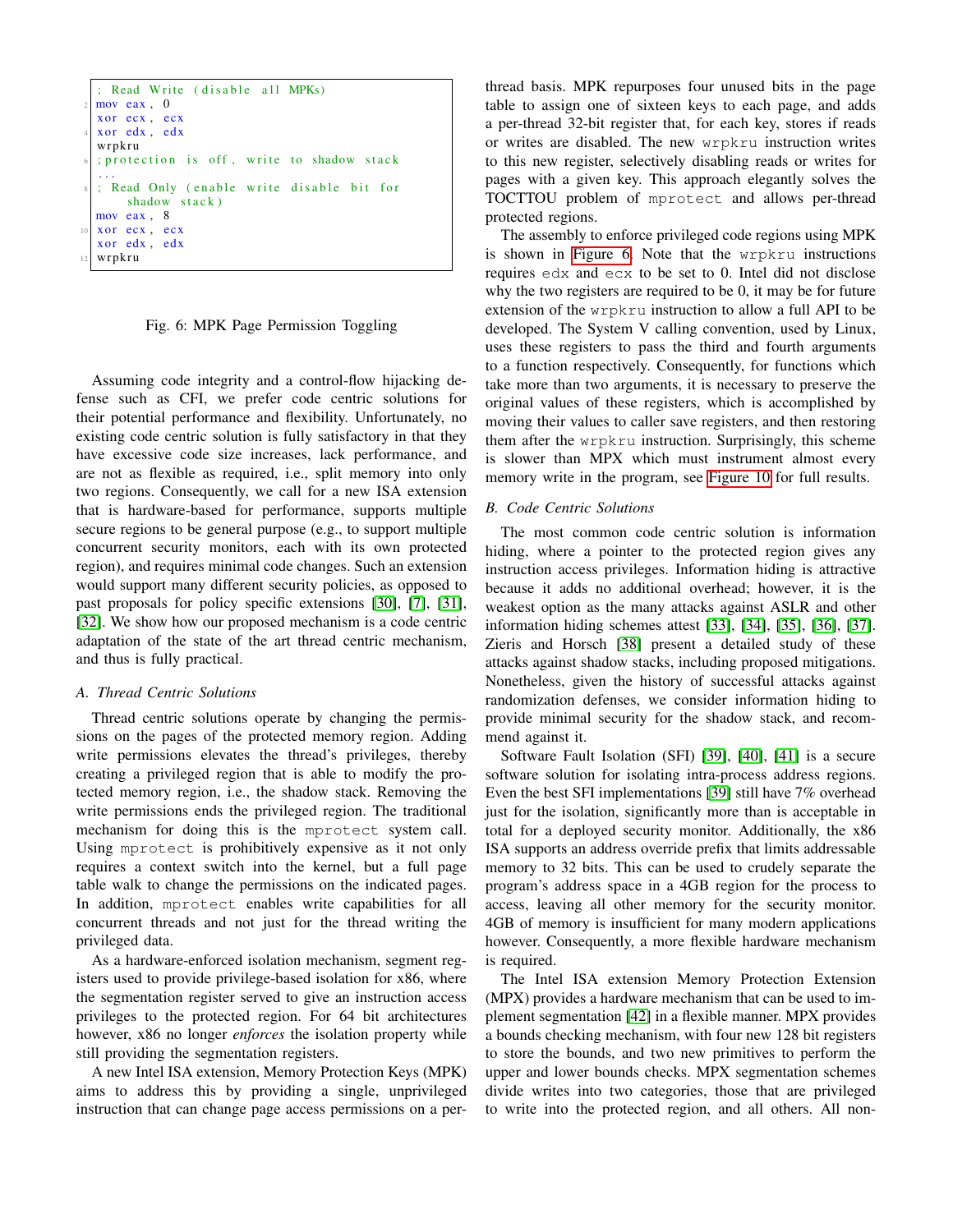privileged writes in the code are instrumented with a bounds check to ensure that they do not touch the privileged region. In essence, unprivileged writes are restricted to an "array" of memory that consists of all unprotected regions. This approach is surprisingly performant, see [Figure 10.](#page-11-1)

# <span id="page-8-1"></span>*C. Privileged Move*

Intel's MPK comes closest of all existing hardware mechanisms to meeting our requirements – it is a hardware based mechanism so should be performant, and supports 16 code regions within a process. However, while faster than rewriting page tables, MPK is still too expensive to execute for every function call, see [Figure 10.](#page-11-1) Further, security monitors do not require a thread centric protection scheme. Rather, a code centric scheme with a single privileged move instruction would suffice. This instruction could take a one byte immediate specifying the region of memory it is allowed to write to. Unprivileged moves would be limited by default to the unprotected code region, allowing minimal changes. Privileged moves which encode their access permissions should be faster than toggling a thread control register as MPK does. Further, its implementation should be largely similar, relying on the same four bits in the page table that MPK does, and with the same checks. The difference being that instead of referencing a thread local state for permissions, the permissions would be encoded in the instruction proper.

Such a privileged move instruction makes entire class of security policies that rely on runtime metadata practical. Currently, protecting metadata at runtime is the bottleneck for many of these policies, covering areas as diverse as type safety [\[43\]](#page-13-42), use after free protection [\[44\]](#page-13-43), and partial memory safety for function pointers [\[6\]](#page-13-5). This hardware primitive would allow for the creation of flexible security policies in software that can change and adapt, such as shadow stacks. With the availability of such a primitive, the policies would be secure in practice, and make them deployable in adversarial environments, instead of only being useful for testing as they cannot withstand direct attacks.

Protection schemes that rely on new ISA extensions are unlikely to be immediately adopted by the wider community. However, analyzing them can show which hardware schemes are useful, hopefully paving the way for eventual broad deployment as happened with the DEP and the NX bit.

# VI. DISCUSSION

<span id="page-8-0"></span>Orthogonal to the main design, optimization, and protection points above there are interesting details around dealing with unprotected code, existing compiler optimizations with ramifications for shadow stacks, and forthcoming hardware extensions that we include here for completeness.

Unprotected Code. Unprotected code weakens the guarantees of shadow stack schemes, as they cannot prevent a control-flow hijacking attack in the unprotected region. Both parallel and compact shadow stack can be fully compatible with unprotected code regions. Parallel shadow stacks are completely oblivious to unprotected code as they do not require a shadow stack pointer. Compact shadow stack schemes fully support unprotected code as long as the shadow stack pointer is not clobbered. In particular, the register implementation of the compact shadow stack scheme is exposed to this. The register implementation can handle calls into unprotected code that return directly to protected code, as the register used is callee saved and thus restored before protected code runs again. However, if the unprotected region calls into protected code due to, e.g., a call back function to a sorting routine, the shadow stack pointer may have been clobbered causing the call back function to fail. Preventing this requires modifying the linker so that it is aware of whether modules have been compiled with shadow stacks or not. If not, the linker could add wrapper functions for calls across the protection boundary that save the shadow stack pointer. With such a linker, compact register stacks are fully compatible with unprotected code. We leave such engineering issues as future work.

Tail Call Optimizations. Tail calls allow call return pairs to be omitted by the compiler, when, for example, a function returns the value of another function call, or for recursive calls. In these cases, the same program return address can be used for the tail called function. However, new stack frames are required for the case where the call being optimized is the last instruction in an arbitrary function. The optimization simply saves instructions by omitting a call return pair by jumping directly to the callee, which can then use one return to exit itself and the caller. As a function can be both tail called and called normally, the full function prologue is executed even when the function has been tail called. To keep the shadow stack in sync, we execute the normal shadow stack epilogue before tail calls, though we omit the jump through the return address in these cases. Consequently, fault epilogues fall back to LBP for tail calls, as there is no jmp to modify.

Mobile Architectures. Beyond x86, ARM is in wide use for mobile and embedded devices. ARM uses the link register to store the return address for the current function, only pushing the return address to the stack when additional functions are called. Consequently, shadow stacks can instrument function prologues without a potential TOCTTOU window. Our analysis of the design space applies to other architectures while our epilogue optimizations are x86 specific because of the popcnt instruction. Of course, this instruction can be replaced with shift and or instructions. We leave the evaluation of an ARM implementation as future work.

Intel Control Enforcement Technology. Intel has released a preview document for a proposed new ISA extension called Control Enforcement Technology (CET) [\[30\]](#page-13-29). CET provides hardware support for shadow stacks, and checks on forward edge indirect control-flow transfers. CET modifies call instructions to push the return address to a hardware protected shadow stack as well as the program stack, and return instructions to compare the program and shadow return addresses, raising a fault if they are not equal. While this technology has great promise, no release date has been made public so it is unclear when / if it will become available. In the meantime, software solutions for hardening programs are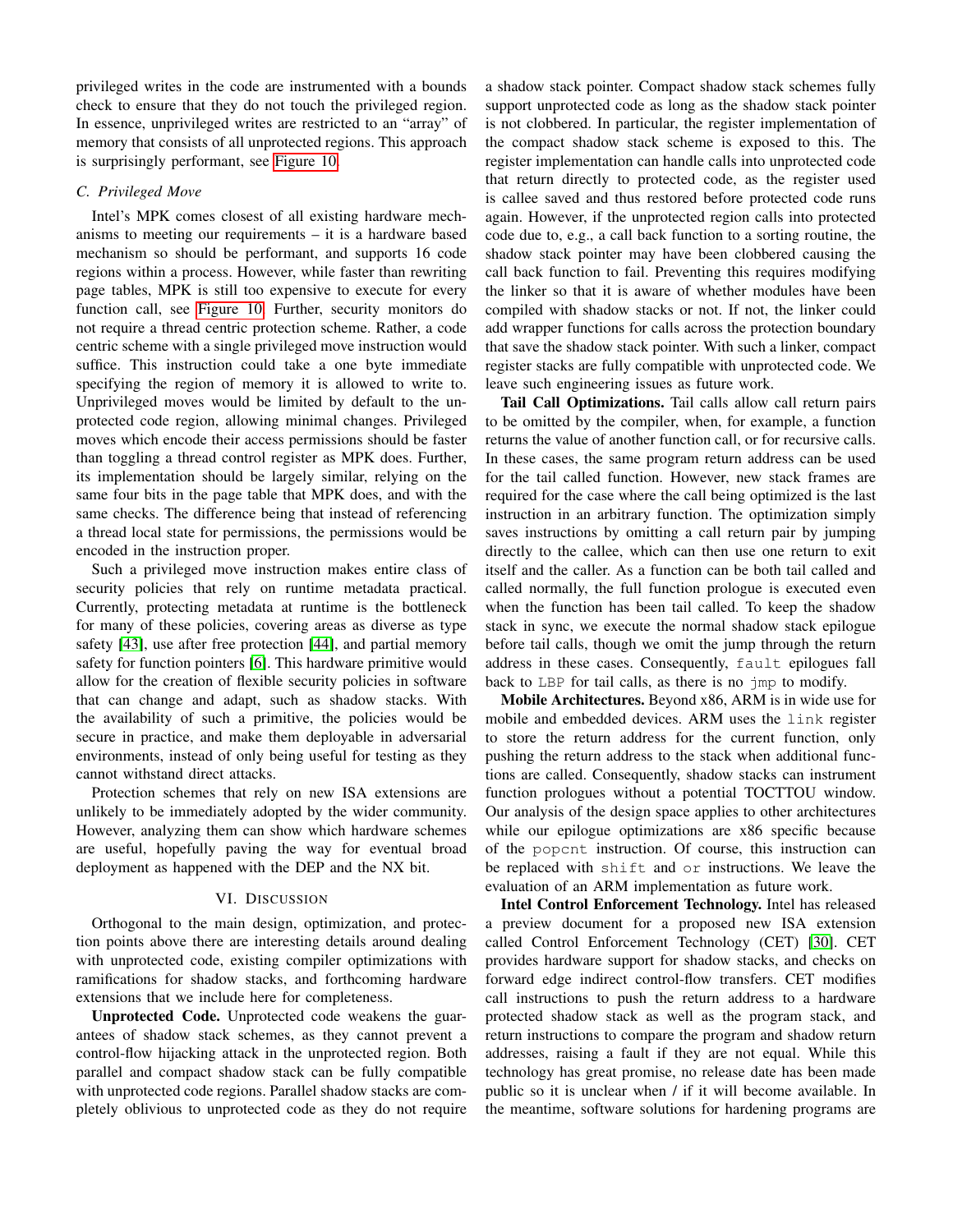required. Orthogonally, other architectures and legacy systems equally require protection.

Tagged Architectures. Recently, there has been renewed interest in tagged architectures [\[45\]](#page-13-44), [\[46\]](#page-13-45), in which the hardware associates a "tag" with each byte in memory that encodes a security policy. Tags can be used to, for example, allow call instructions exclusive rights to write to certain memory areas, preventing return addresses from being overwritten [\[47\]](#page-13-46). More generally, such architectures can readily be leveraged for in-process virtual address isolation, by assigning access permissions to each instruction in the code section, and each byte in memory. Such architectures are still in development however, and likely years from widespread deployment.

**RSP** as Shadow Stack Pointer. Using rsp as the stack pointer instead of r15 for compact register based shadow stacks would have two benefits: (i) improved performance, as shown in [Figure 8,](#page-10-1) half the overhead of shadow stack comes from replacing return with pop; jmp; and (ii) using rsp would remove the TOCTTOU window as call instructions would directly push the return address onto the shadow stack. However, such a design has fairly radical compatibility implications. It would remove push and pop from the instruction set, as these implicitly use rsp. Furthermore, a linker modification to detect unmodified code and provide wrappers for changing the stack pointer to the expected semantics, i.e., pointing rsp back at the normal stack while preserving the value of the shadow stack pointer, would be mandatory. Other interesting engineering challenges include (i) support for inline assembly, (ii) rewriting threading and standard libraries to support the two stacks, (iii) kernel support for process creation, signal delivery, and argument passing (which implicitly uses the rsp register), and (iv) the stack initialization code that switches rsp to point to the new shadow stack. A clean field implementation would leverage kernel support but would require rather serious changes to the threading and standard libraries as well as the kernel ABI.

128 Bit Returns. The System V ABI specifies what registers are callee saved. Our epilogues must preserve these registers, and of course the return address in rax. Additionally, 128 bit wide returns are possible under the ABI and used by LLVM in practice. These further use  $r dx$  for the extra 64 bits of the return value, removing it from the pool of registers that our epilogue can use for its computation.

Assembly Files. Our shadow stack mechanisms treat assembly files as unprotected code, and do not add instrumentation. Consequently, they are allowed to use r15 even for the register-based shadow stack encoding. Extending support to assembly files, including refactoring to remove uses of r15 is left as an engineering challenge in future work.

# VII. EVALUATION

We evaluate the five different shadow stack implementations from [Table I,](#page-3-1) and we examine the impact of our proposed epilogue optimizations. Orthogonally, we evaluate the cost of providing deterministic integrity protection for the shadow stack. Based on this evaluation, we recommend a shadow stack mechanism, Shadesmar, for broad use. To show Shadesmar's practicality, we present two deployability case studies: Phoronix and the Apache web server. The Phoronix benchmarks are common use cases for widely used, real-world applications, and Apache is the most popular web server. All of our evaluation is done on an Intel(R) Xeon(R) Bronze 3106 CPU at 1.7GHz, with 48GB memory, running Debian-9.3.0. This was the first machine that supported MPK in 2017 when this work began, and is used for all experiments for consistency. Our results do not change on Skylake 3.0GHz desktops with 16GB of memory running Ubuntu 16.04, which were also used during development. We compile software at O2 and for SPEC CPU2006 we use the default configuration with three reportable runs on the ref dataset.

# <span id="page-9-0"></span>*A. Shadow Stack Evaluation*

For each of the five different shadow stack designs, we first evaluate their performance on SPEC CPU2006. For the existing shadow stack designs identified in [Section III,](#page-2-0) we reimplemented them on LLVM 7.0.0 to control for performance effects from compiler improvements. For these experiments, we used the traditional cmp-based epilogue, and information hiding to protect the shadow stack. The results are in [Figure 7.](#page-10-0) Note that the parallel shadow stack constant offset implementation and the compact shadow stack register implementation are within measurement noise of each other at 5.78% overhead and 5.33% respectively. This removes the performance justification for parallel shadow stack's greater memory use, if a dedicated register is used for the shadow stack pointer. The register based parallel shadow stack scheme, needed for compatibility as per [Section III-A1,](#page-3-2) has 7.10% overhead, noticeably more than the constant offset version. Consequently, the performance case for compact shadow is even more compelling when equally compatible designs are considered. The compact and parallel shadow stacks have effectively the same code size impact as well, 15.57% and 14.88% respectively. Consequently, we recommend compact shadow stacks.

[Figure 9](#page-11-0) shows the overheads for the compact shadow stack register implementation with our different epilogue optimizations. The traditional cmp-based epilogue has 5.33% overhead, 25% more than our optimized epilogues at 4.31% for the fault epilogue, and 4.44% for the LBP epilogue. Further, the cmp epilogue has significant outliers on perlbench, povray, and Xalancbmk. Consequently, we believe our epilogue optimizations are highly effective as they not only reduce overhead but also reduce its variation. As the fault-based epilogue is faster (albeit marginally) and does not require additional changes to the address space (LBP introduces guard pages), we recommend it for vulnerability discovery settings, e.g., software testing and fuzzing. Using the shadow return address without any comparison as discussed in [Section III-B](#page-4-2) results in 3.65% overhead, and is our recommendation for deployment.

We break down the sources of overhead within the compact shadow stack register implementation in [Figure 8.](#page-10-1) Changing the ret instruction to a pop; jmp sequence has  $1.97\%$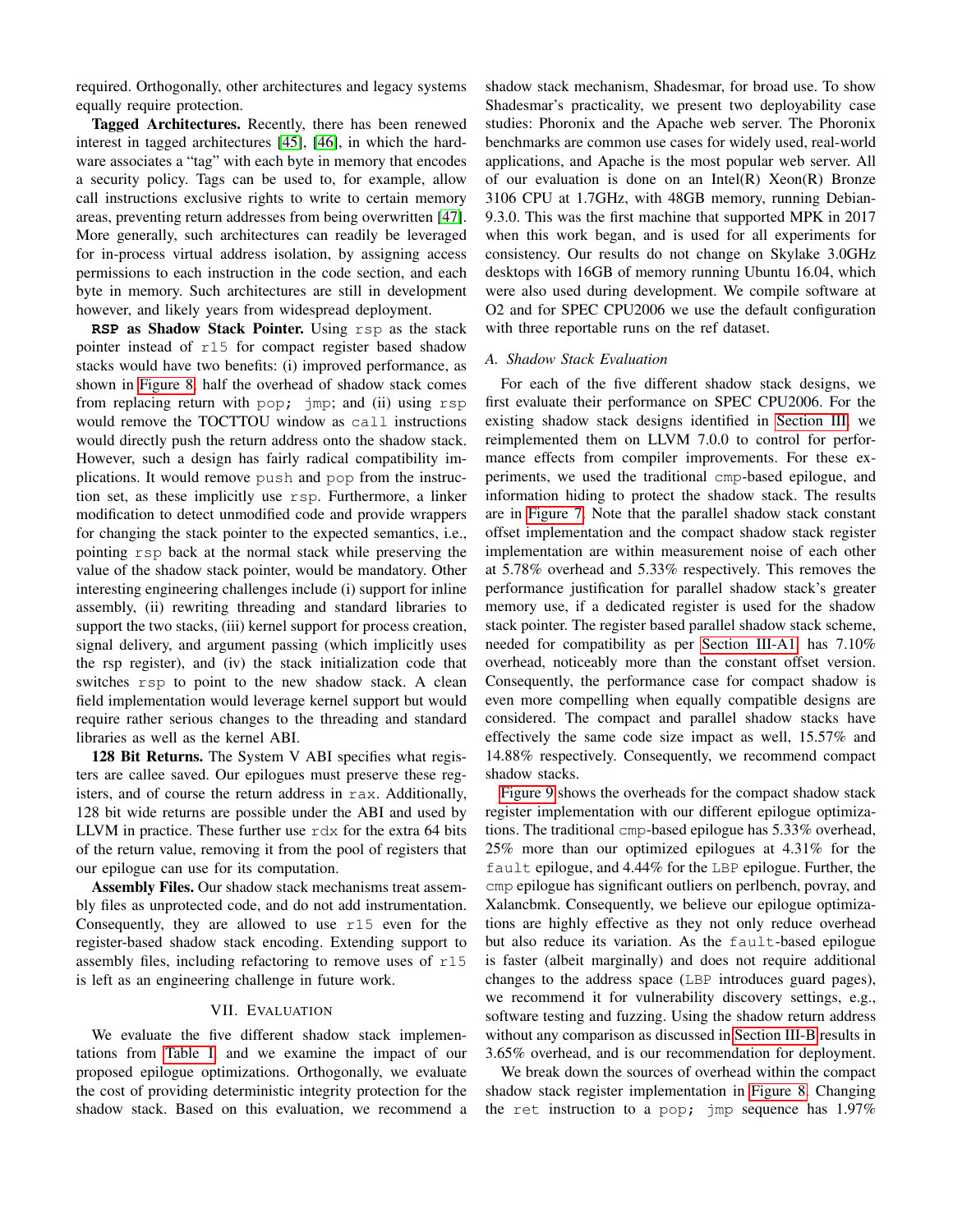

<span id="page-10-0"></span>Fig. 7: Design Comparison



<span id="page-10-1"></span>Fig. 8: Overhead Breakdown for Compact Register

overhead (the overhead is likely due to the loss of the CPU's return value prediction). Maintaining the shadow stack but leaving the normal return instruction has 1.85% overhead. If the epilogue jumps through the shadow stack return address, there is 3.65% overhead, effectively the sum of the return instruction transformation and maintaining the shadow stack, as expected. Our experiment highlights an opportunity for architectural improvement: moving the return stack buffer to the shadow stack would recover most of the overhead and, due to the compact design and fixed layout of the shadow stack,

could simplify the management of that buffer and possibly improve performance.

Our last experiment on SPEC CPU2006 evaluates the overhead of our three different shadow stack integrity mechanisms. For these experiments, we used a compact shadow stack with the register implementation and the fault-based epilogue. The results are in [Figure 10.](#page-11-1) As expected, the information hiding scheme is the fastest with 4.31% overhead. The MPXbased, code centric, isolation scheme was the next fastest with 12.12% overhead on average. The MPK thread centric,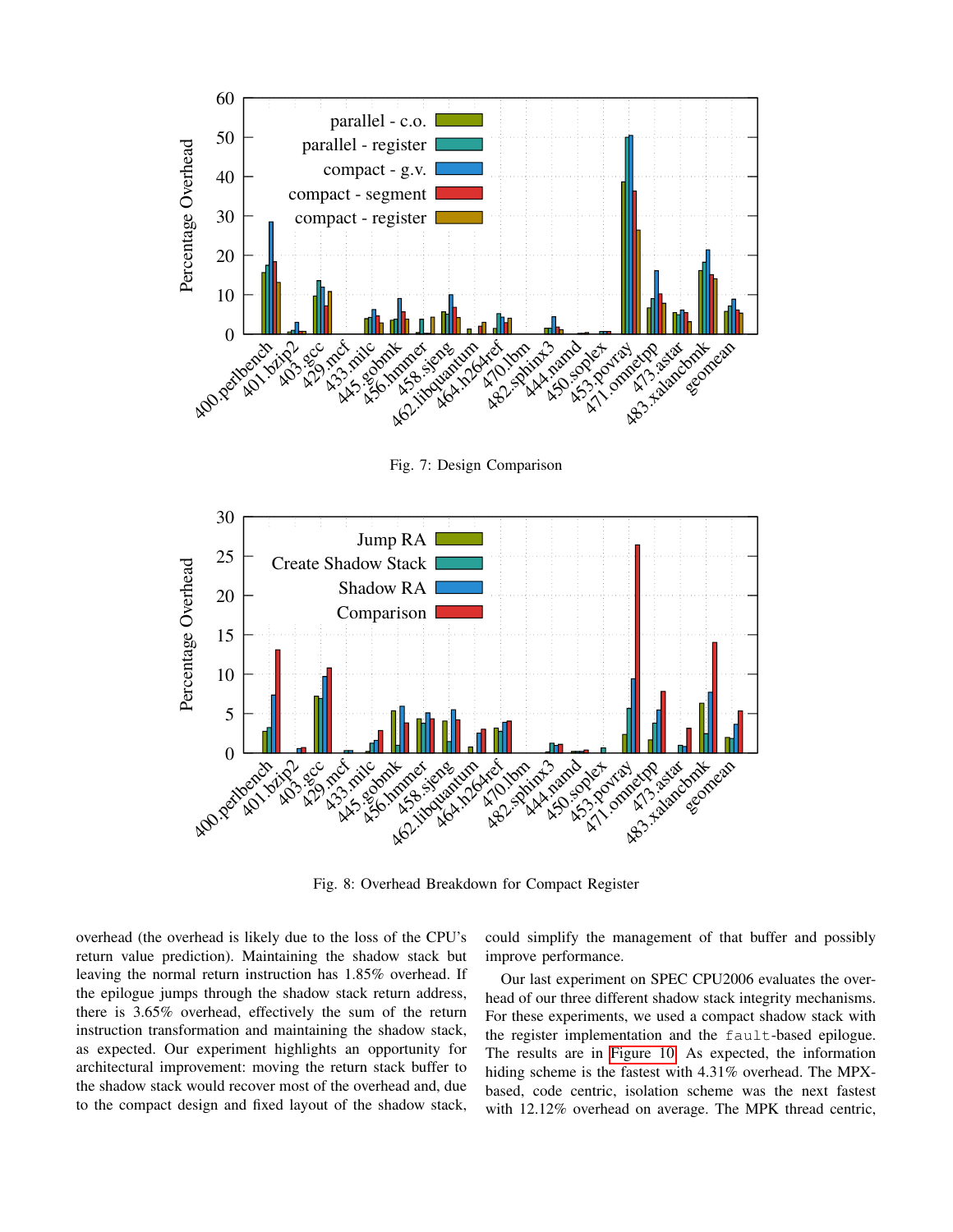

<span id="page-11-0"></span>Fig. 9: Epilogue Micro-Optimizations



<span id="page-11-1"></span>Fig. 10: Integrity Protection Overhead

isolation scheme had 61.18% overhead. Our finding is in line with Erim [\[48\]](#page-13-47) which finds that adding a permission switch to a direct call increases the number of cycles for the call from 8 to 69. Consequently, we conclude that MPK is serializing execution, and was not intended for hot path use. MPX has a code size increase of 41.67% vs 21.24% for MPK. Neither the MPX nor MPK overhead numbers are acceptable for a deployed mechanism, highlighting the need for our proposed privileged move instruction, as per [Section V-C.](#page-8-1)

### *B. Shadesmar Case Studies*

We believe that Shadesmar— a compact, register based shadow stack that directly uses the shadow RA, and relies

| <b>Benchmark</b>  | Overhead | Deviation |
|-------------------|----------|-----------|
| sqlite            | 8.94%    | 0.22%     |
| flac              | 1.19%    | 0.85%     |
| MP3               | 1.47%    | 0.28%     |
| wavpack           | 0.35%    | 0.15%     |
| crafty            | 0.84%    | 0.15%     |
| hmmer             | 0.28%    | 0.42%     |
| LZMA              | 0.84%    | 0.29%     |
| apache            | $-2.05%$ | 0.40%     |
| minion-graceful   | 1.18%    | 0.16%     |
| minion-quasigroup | 3.39%    | 0.13%     |

<span id="page-11-2"></span>TABLE II: Phoronix Benchmark Results

| File Size      | Simultaneous Connections |       |           |  |  |  |
|----------------|--------------------------|-------|-----------|--|--|--|
|                |                          |       |           |  |  |  |
| 70K - HTML     | 6.21%                    | 0.63% | $-0.40%$  |  |  |  |
| $1.4M$ - Image | $1.13\%$                 | 0.45% | $-0.31\%$ |  |  |  |

<span id="page-11-3"></span>TABLE III: Apache Throughput Reduction

on information hiding to protect the shadow stack — is the best candidate for adoption by mainline compilers based on our initial experiments with SPEC CPU2006. Consequently, we present a more in depth evaluation of Shadesmar here, on real world applications of interest to potential users of shadow stacks. Note that information hiding still significantly raises the bar for attackers by requiring an information leak, and a write to a region of memory with only one pointer into it (the shadow stack pointer) to bypass Shadesmar. Shadesmar exclusively keeps the shadow stack pointer in a register, making leaking the location of the shadow stack extremely difficult. Nonetheless, from a security perspective, information hiding is fundamentally broken as discussed in [Section V-B.](#page-7-1) We recommend it only because of the resistance to deploying any protection mechanism with greater than 5% overhead [\[22\]](#page-13-21).

To demonstrate the usefulness of Shadesmar for real software, we run benchmarks from the Phoronix test suite for typical desktop user experiences, and benchmark the throughput of the Apache webserver. For all case studies, Shadesmar has minimal performance impact while greatly increasing security by removing *backward edge* control-flow transfers from the attack surface. In particular, this shows that on modern 64 bit architectures with 16 general purpose registers, dedicating one general purpose register to a security mechanism is acceptable in practice.

Phoronix. We run ten benchmarks from Phoronix with workloads including databases, audio encoding, data compression, chess, protein sequencing, and their version of Apache. These workloads are representative of common workloads for user space computation. The results are in [Table II.](#page-11-2) The only benchmark with high overhead is sqlite. Our primary source of overhead is instrumenting calls and returns, however sqlite has the same frequency of function calls as other benchmarks. After further analysis, we attribute the performance difference to code layout changes (affecting the instruction cache) and increased register pressure.

For eight of the ten benchmarks, the overhead is less than 2%; for five benchmarks overhead is within 1%; and it is within measurement noise of zero for two benchmarks. Consequently, we believe that Shadesmar is performant enough to be deployed in desktop computing environments, and that users would not notice any slow down.

Apache. To evaluate Shadesmar in server settings, we benchmarked the throughput of Apache with Shadesmar instrumentation. For this experiment, we used two different files, a 70KB HTML file and a 1.4MB image file, representative of the average size of webpages in 2016 [\[49\]](#page-13-48). The experiment was run on localhost to minimize measurement noise from network effects. Throughput was measured over five minutes using the standard ab tool. Note that the overhead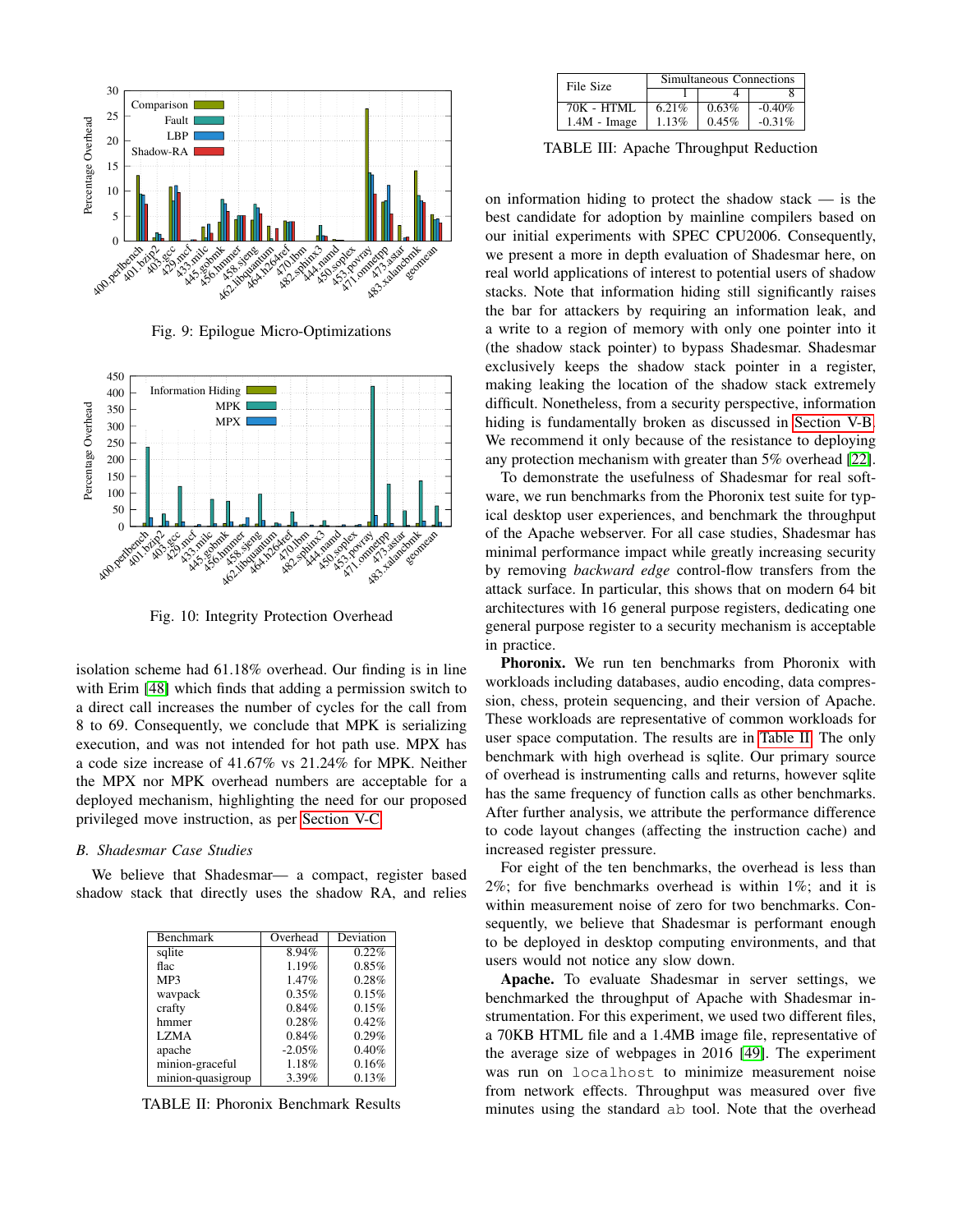drops with the number of connections, and file size, and is non-existent for eight concurrent connections, as shown in [Table III.](#page-11-3) This demonstrates that Shadesmar has no impact on the performance of IO bound applications like servers.

### VIII. RELATED WORK

Prior work on code-reuse attacks and defenses has focused on three major areas: (i) offensive papers that seek to fully evaluate the potential of code-reuse attacks, (ii) CFI defense mechanisms for mitigating forward edge attacks, and (iii) shadow stacks for mitigating backward edge attacks.

Code-Reuse Attack Surface. Code-reuse attacks as an attack vector began with the original ROP attack [\[10\]](#page-13-9). Since then, the research community has worked to fully understand the scope of this attack vector. Follow on work established that any indirect control-flow transfer could be used for code-reuse attacks, not just returns [\[12\]](#page-13-11), [\[50\]](#page-13-49). JIT-ROP [\[29\]](#page-13-28) showed how just in time compiled code, like JavaScript, can be abused for code-reuse attacks. Counterfeit Object Oriented Programming (COOP) [\[51\]](#page-13-50) specialized code reuse attacks for C++ programs, while PIROP [\[28\]](#page-13-27) shows how to perform ROP in the face of ASLR. Control Jujustu [\[52\]](#page-13-51), Control-Flow Bending [\[18\]](#page-13-17), and Block-Oriented Programming [\[53\]](#page-13-52) showed that CFI defenses cannot prevent code-reuse attacks in general. Newton [\[54\]](#page-13-53) provides a framework for analyzing code-reuse defenses' security. Side channels are a powerful primitive to attack existing code reuse defenses, e.g., by widening TOCTTOU windows [\[55\]](#page-13-54) or by carefully monitoring reads/writes [\[56\]](#page-13-55).

Control-Flow Integrity. CFI [\[1\]](#page-13-0) mitigates forward edge code-reuse attacks. CFI mechanisms work by using static analysis to create an over approximation of the control-flow graph (CFG), and then enforce at runtime that all transitions must be within the statically computed CFG. After the initial proposal, follow on research has removed the need for whole program analysis [\[57\]](#page-13-56), [\[58\]](#page-13-57), and specialized CFI to use additional information in C++ programs when protecting virtual calls [\[59\]](#page-13-58), [\[60\]](#page-13-59). To improve the precision of the CFG construction underlying CFI, more advanced static analysis techniques have been proposed [\[61\]](#page-14-0). Alternately, dynamic analysis-based approaches that leverage execution history [\[62\]](#page-14-1), or analyze execution history on a separate core [\[63\]](#page-14-2) significantly increase the precision of CFI, and thereby the security it provides. See Burow et al. [\[2\]](#page-13-1) for a survey of CFI techniques.

Alternatives to CFI for forward edge protection have been proposed. Code Pointer Integrity (CPI) [\[6\]](#page-13-5) isolates and protects code pointers, thereby keeping them from being corrupted. CPI included a proposal for Safe Stacks which rely on a precise escape analysis for stack variables, and other inter-procedural analysis to divide the stack into two new stacks: a safe stack with the return address, and variables that cannot be accessed through pointers, and an unsafe stack. Safe stacks have significant compatibility problems, particularly with unprotected code and without full program analysis the conservative analysis ends up allocating a large number of unsafe stack frames, resulting in unnecessary overhead. CFIXX [\[42\]](#page-13-41) provides object type integrity by protecting the virtual table pointers of C++ objects, thereby precisely protecting virtual dispatch.

Shadow Stacks. Prior work is split between binary translation solutions [\[64\]](#page-14-3), [\[65\]](#page-14-4), [\[21\]](#page-13-20), [\[66\]](#page-14-5), [\[67\]](#page-14-6), [\[68\]](#page-14-7), [\[69\]](#page-14-8), [\[70\]](#page-14-9) and compiler-based solutions [\[20\]](#page-13-19), [\[19\]](#page-13-18), [\[71\]](#page-14-10), [\[72\]](#page-14-11), [\[73\]](#page-14-12), [\[38\]](#page-13-37). The binary solutions employ binary rewriting to add trampolines to the shadow stack instrumentation, and may enforce additional policies such as CFI, or utilize Intel's Process Trace (PT) feature and an additional core to analyze the process trace [\[70\]](#page-14-9). Compiler-based solutions come in three flavors: those that only attempt to prevent stack pivots [\[71\]](#page-14-10), [\[72\]](#page-14-11), an attempt to remove all ROP gadgets from the binary [\[73\]](#page-14-12), and finally full shadow stacks [\[20\]](#page-13-19), [\[19\]](#page-13-18), which offer the strongest security. Shadesmar builds on full shadow stacks and introduces a dedicated shadow stack register to improve performance for compact shadow stacks, and compatibility by fully supporting stack unwinding. We also introduce hardware mechanisms to integrity protect the shadow stack.

# IX. CONCLUSION

With the increasing deployment of CFI to protect against forward-edge attacks, backward-edge defenses are required to fully mitigate control-flow hijack attacks. We conduct a qualitative and quantitative study of the design space of shadow stacks along performance, compatibility, and security dimensions. Based on this study, we believe that Shadesmar, a register-based compact shadow stack that is compatible with all required C/C++ paradigms, should be deployed. We provide implementations of all known shadow stack schemes, in addition to Shadesmar, in LLVM 7.0.0 to aid the deployment of shadow stacks. Our case studies on Apache, where we had no performance impact for real work loads, and Phoronix where we had less than 2% overhead for 8 of the 10 benchmarks show the feasibility of using a dedicated general purpose register for shadow stacks. Orthogonally, we show that currently no existing hardware mechanism is usable in practice for intra-process address space isolation, and propose a new code-centric mechanism to fit this need for general security monitors that require mutable metadata. Our design study of shadow stack demonstrates that they have low performance and memory overhead, support all required C/C++ paradigms, and fill an important security gap left by deployed CFI mechanisms against control-flow hijacking. The source code of our prototype implementations are available at [https://github.com/HexHive/ShadowStack.](https://github.com/HexHive/ShadowStack)

### ACKNOWLEDGEMENTS

We thank our shepherd Anders Fogh and the anonymous reviewers for their insightful comments. This research was supported by ONR awards N00014-17-1-2513, by CNS-1801601, and a gift from Intel corporation. Any opinions, findings, and conclusions or recommendations expressed in this material are those of the authors and do not necessarily reflect the views of our sponsors.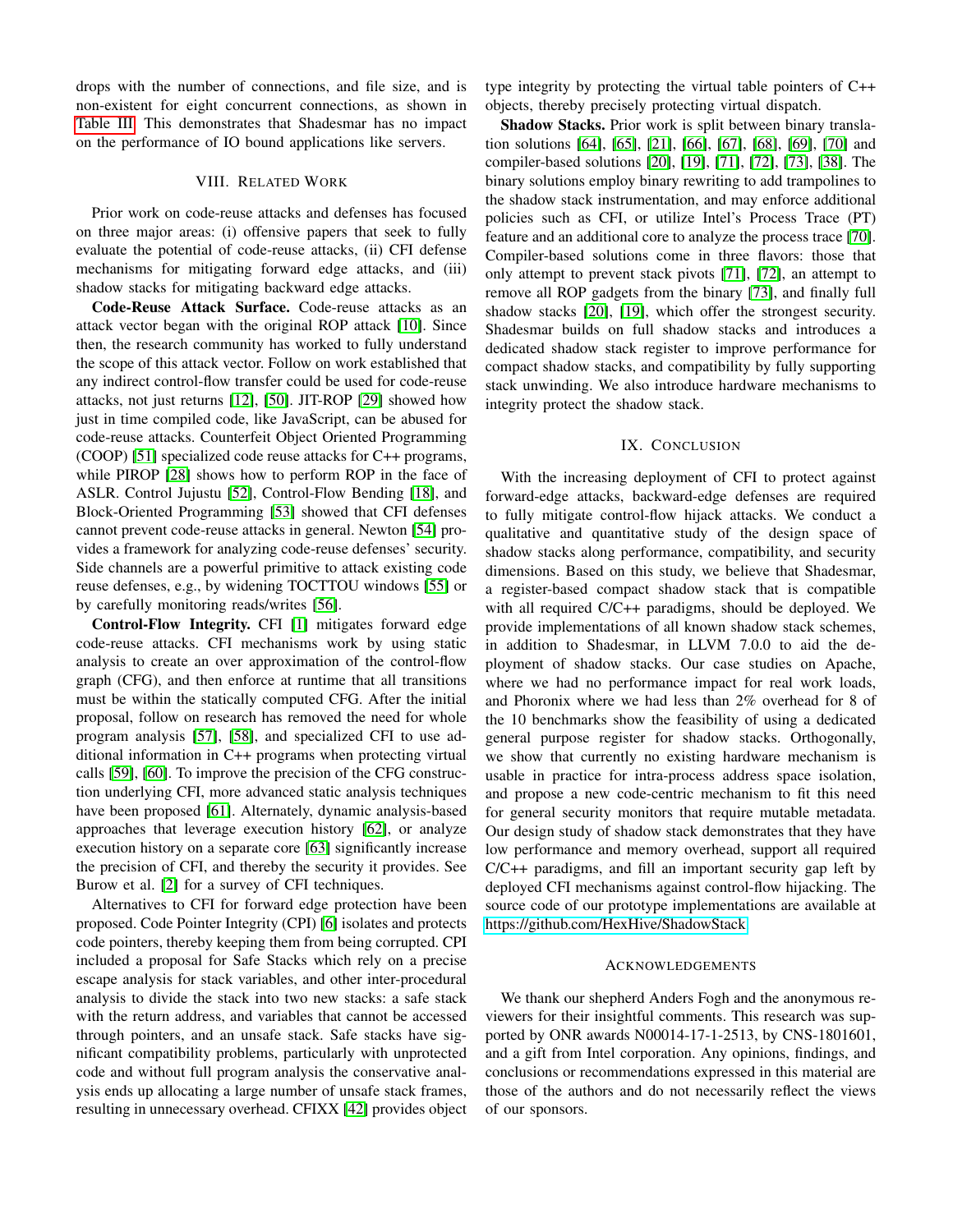### **REFERENCES**

- <span id="page-13-0"></span>[1] M. Abadi, M. Budiu, U. Erlingsson, and J. Ligatti, "Control-flow integrity," in *CCS '05*, 2005.
- <span id="page-13-1"></span>[2] N. Burow, S. A. Carr, J. Nash, P. Larsen, M. Franz, S. Brunthaler, and M. Payer, "Control-flow integrity: Precision, security, and performance," *CSUR*, 2017.
- <span id="page-13-2"></span>[3] "Control flow integrity," [http://clang.llvm.org/docs/ControlFlowIntegrity.](http://clang.llvm.org/docs/ControlFlowIntegrity.html) [html,](http://clang.llvm.org/docs/ControlFlowIntegrity.html) 2016.
- <span id="page-13-3"></span>[4] "Control flow guard (windows)," [https://msdn.microsoft.com/en-us/](https://msdn.microsoft.com/en-us/library/windows/desktop/mt637065(v=vs.85).aspx) [library/windows/desktop/mt637065\(v=vs.85\).aspx,](https://msdn.microsoft.com/en-us/library/windows/desktop/mt637065(v=vs.85).aspx) 2016.
- <span id="page-13-4"></span>[5] C. Cowan, C. Pu, D. Maier, J. Walpole, P. Bakke, S. Beattie, A. Grier, P. Wagle, Q. Zhang, and H. Hinton, "Stackguard: Automatic adaptive detection and prevention of buffer-overflow attacks." in *SEC '98*, 1998.
- <span id="page-13-5"></span>[6] V. Kuznetsov, L. Szekeres, M. Payer, G. Candea, R. Sekar, and D. Song, "Code-pointer integrity," in *OSDI '14*, 2014.
- <span id="page-13-6"></span>[7] J. Xu, Z. Kalbarczyk, S. Patel, and R. K. Iyer, "Architecture support for defending against buffer overflow attacks," *[https://www.ideals.illinois.](https://www.ideals.illinois.edu/handle/2142/74493) [edu/ handle/ 2142/ 74493](https://www.ideals.illinois.edu/handle/2142/74493)*, 2002.
- <span id="page-13-7"></span>[8] A. One, "Smashing the stack for fun and profit," *Phrack magazine*, 1996.
- <span id="page-13-8"></span>[9] Nergal, "The advanced return-to-lib(c) exploits: Pax case study," *Phrack magazine*, 2001.
- <span id="page-13-9"></span>[10] H. Shacham, "The geometry of innocent flesh on the bone: Return-intolibc without function calls (on the x86)," in *CCS '07*, 2007.
- <span id="page-13-10"></span>[11] R. Roemer, E. Buchanan, H. Shacham, and S. Savage, "Return-oriented programming: Systems, languages, and applications," *TISSEC*, 2012.
- <span id="page-13-11"></span>[12] S. Checkoway, L. Davi, A. Dmitrienko, A.-R. Sadeghi, H. Shacham, and M. Winandy, "Return-oriented programming without returns," in *CCS '10*, 2010.
- <span id="page-13-12"></span>[13] [https://googleprojectzero.blogspot.com/2017/12/apacolypse-now](https://googleprojectzero.blogspot.com/2017/12/apacolypse-now-exploiting-windows-10-in_18.html)[exploiting-windows-10-in](https://googleprojectzero.blogspot.com/2017/12/apacolypse-now-exploiting-windows-10-in_18.html) 18.html.
- <span id="page-13-13"></span>[14] [https://googleprojectzero.blogspot.com/2016/09/return-to-libstagefright](https://googleprojectzero.blogspot.com/2016/09/return-to-libstagefright-exploiting.html)[exploiting.html.](https://googleprojectzero.blogspot.com/2016/09/return-to-libstagefright-exploiting.html)
- <span id="page-13-14"></span>[15] [https://googleprojectzero.blogspot.com/2017/07/trust-issues-exploiting](https://googleprojectzero.blogspot.com/2017/07/trust-issues-exploiting-trustzone-tees.html)[trustzone-tees.html.](https://googleprojectzero.blogspot.com/2017/07/trust-issues-exploiting-trustzone-tees.html)
- <span id="page-13-15"></span>[16] [https://googleprojectzero.blogspot.com/2017/02/attacking-windows](https://googleprojectzero.blogspot.com/2017/02/attacking-windows-nvidia-driver.html)[nvidia-driver.html.](https://googleprojectzero.blogspot.com/2017/02/attacking-windows-nvidia-driver.html)
- <span id="page-13-16"></span>[17] [https://googleprojectzero.blogspot.com/2017/02/lifting-hyper-visor](https://googleprojectzero.blogspot.com/2017/02/lifting-hyper-visor-bypassing-samsungs.html)[bypassing-samsungs.html.](https://googleprojectzero.blogspot.com/2017/02/lifting-hyper-visor-bypassing-samsungs.html)
- <span id="page-13-17"></span>[18] N. Carlini, A. Barresi, M. Payer, D. Wagner, and T. R. Gross, "Controlflow bending: On the effectiveness of control-flow integrity," in *SEC'15*, 2015.
- <span id="page-13-18"></span>[19] T. H. Dang, P. Maniatis, and D. Wagner, "The performance cost of shadow stacks and stack canaries," in *AsiaCCS '15*, 2015.
- <span id="page-13-19"></span>[20] T.-c. Chiueh and F.-H. Hsu, "Rad: A compile-time solution to buffer overflow attacks," in *ICDCS '01*, 2001.
- <span id="page-13-20"></span>[21] L. Davi, A.-R. Sadeghi, and M. Winandy, "Ropdefender: A detection tool to defend against return-oriented programming attacks," in *AsiaCCS '11*, 2011.
- <span id="page-13-21"></span>[22] L. Szekeres, M. Payer, T. Wei, and D. Song, "Sok: Eternal war in memory," in *SP '13*, 2013.
- <span id="page-13-22"></span>[23] [https://github.com/Microsoft/MSRC-Security-Research/blob/master/](https://github.com/Microsoft/MSRC-Security-Research/blob/master/presentations/2018_02_OffensiveCon/The%20Evolution%20of%20CFI%20Attacks%20and%20Defenses.pdf) presentations/2018 02 [OffensiveCon/The%20Evolution%20of%](https://github.com/Microsoft/MSRC-Security-Research/blob/master/presentations/2018_02_OffensiveCon/The%20Evolution%20of%20CFI%20Attacks%20and%20Defenses.pdf) [20CFI%20Attacks%20and%20Defenses.pdf.](https://github.com/Microsoft/MSRC-Security-Research/blob/master/presentations/2018_02_OffensiveCon/The%20Evolution%20of%20CFI%20Attacks%20and%20Defenses.pdf)
- <span id="page-13-23"></span>[24] C. Lattner and V. Adve, "Llvm: A compilation framework for lifelong program analysis & transformation," in *CGO*, 2004.
- <span id="page-13-24"></span>[25] LLVM, [https://clang.llvm.org/docs/ShadowCallStack.html.](https://clang.llvm.org/docs/ShadowCallStack.html)
- <span id="page-13-25"></span>[26] M. Corporation, "A detailed description of the data execution prevention (dep) feature in windows xp service pack 2, windows xp tablet pc edition 2005, and windows server 2003," [https://support.microsoft.com/en-us/](https://support.microsoft.com/en-us/kb/875352) [kb/875352,](https://support.microsoft.com/en-us/kb/875352) 2013.
- <span id="page-13-26"></span>[27] P. Team, "Pax address space layout randomization (aslr)," 2003.
- <span id="page-13-27"></span>[28] E. Goktas, B. Kollenda, P. Koppe, E. Bosman, G. Portokalidis, T. Holz, H. Bos, and C. Giuffrida, "Position-independent code reuse: On the effectiveness of aslr in the absence of information disclosure," in *EuroSP'18*, 2018.
- <span id="page-13-28"></span>[29] K. Z. Snow, F. Monrose, L. Davi, A. Dmitrienko, C. Liebchen, and A.-R. Sadeghi, "Just-in-time code reuse: On the effectiveness of fine-grained address space layout randomization," in *SP '13*, 2013.
- <span id="page-13-29"></span>[30] [https://software.intel.com/sites/default/files/managed/4d/2a/control](https://software.intel.com/sites/default/files/managed/4d/2a/control-flow-enforcement-technology-preview.pdf)[flow-enforcement-technology-preview.pdf.](https://software.intel.com/sites/default/files/managed/4d/2a/control-flow-enforcement-technology-preview.pdf)
- <span id="page-13-30"></span>[31] S. Nagarakatte, M. M. K. Martin, and S. Zdancewic, "Watchdog: Hardware for safe and secure manual memory management and full memory safety," in *ISCA '12*, 2012.
- <span id="page-13-31"></span>[32] S. Nagarakatte, M. M. Martin, and S. Zdancewic, "Watchdoglite: Hardware-accelerated compiler-based pointer checking," in *CGO '14*, 2014.
- <span id="page-13-32"></span>[33] B. Gras, K. Razavi, E. Bosman, H. Bos, and C. Giuffrida, "Aslr on the line: Practical cache attacks on the mmu," *NDSS '17*, 2017.
- <span id="page-13-33"></span>[34] E. Göktaş, R. Gawlik, and B. Kollenda, "Undermining information hiding (and what to do about it)," in *SEC '16*, 2016.
- <span id="page-13-34"></span>[35] R. Gawlik, B. Kollenda, P. Koppe, B. Garmany, and T. Holz, "Enabling client-side crash-resistance to overcome diversification and information hiding." in *NDSS '16*, 2016.
- <span id="page-13-35"></span>[36] A. Oikonomopoulos, E. Athanasopoulos, H. Bos, and C. Giuffrida, "Poking holes in information hiding." in *SEC '16*, 2016.
- <span id="page-13-36"></span>[37] I. Evans, S. Fingeret, J. González, U. Otgonbaatar, T. Tang, H. Shrobe, S. Sidiroglou-Douskos, M. Rinard, and H. Okhravi, "Missing the point (er): On the effectiveness of code pointer integrity," in *SP '15*, 2015.
- <span id="page-13-37"></span>[38] P. Zieris and J. Horsch, "A leak-resilient dual stack scheme for backward-edge control-flow integrity," in *AsiaCCS '18*, 2018.
- <span id="page-13-38"></span>[39] D. Sehr, R. Muth, C. Biffle, V. Khimenko, E. Pasko, K. Schimpf, B. Yee, and B. Chen, "Adapting software fault isolation to contemporary cpu architectures." in *SEC '10*, 2010.
- <span id="page-13-39"></span>[40] S. McCamant and G. Morrisett, "Evaluating sfi for a cisc architecture." in *SEC '06*, 2006.
- <span id="page-13-40"></span>[41] B. Yee, D. Sehr, G. Dardyk, J. B. Chen, R. Muth, T. Ormandy, S. Okasaka, N. Narula, and N. Fullagar, "Native client: A sandbox for portable, untrusted x86 native code," in *SP '09*, 2009.
- <span id="page-13-41"></span>[42] N. Burow, D. McKee, S. A. Carr, and M. Payer, "Cfixx: Object type integrity for c++ virtual dispatch," in *NDSS'18*, 2018.
- <span id="page-13-42"></span>[43] Y. Jeon, P. Biswas, S. A. Carr, B. Lee, and M. Payer, "Hextype: Efficient detection of type confusion errors for c++," in *CCS '17*, 2017.
- <span id="page-13-43"></span>[44] B. Lee, C. Song, Y. Jang, T. Wang, T. Kim, L. Lu, and W. Lee, "Preventing use-after-free with dangling pointers nullification." in *NDSS '15*, 2015.
- <span id="page-13-44"></span>[45] U. Dhawan, C. Hritcu, R. Rubin, N. Vasilakis, S. Chiricescu, J. M. Smith, T. F. Knight Jr, B. C. Pierce, and A. DeHon, "Architectural support for software-defined metadata processing," in *Proceedings of the International Conference on Architectural Support for Programming Languages and Operating Systems*, 2015.
- <span id="page-13-45"></span>[46] [https://www.darpa.mil/program/system-security-integration-through](https://www.darpa.mil/program/system-security-integration-through-hardware-and-firmware)[hardware-and-firmware.](https://www.darpa.mil/program/system-security-integration-through-hardware-and-firmware)
- <span id="page-13-46"></span>[47] N. Roessler and A. DeHon, "Protecting the stack with metadata policies and tagged hardware," in *2018 IEEE Symposium on Security and Privacy (SP)*, 2018.
- <span id="page-13-47"></span>[48] A. Vahldiek-Oberwagner, E. Elnikety, D. Garg, and P. Druschel, "Erim: Secure and efficient in-process isolation with memory protection keys," *arXiv preprint arXiv:1801.06822*, 2018.
- <span id="page-13-48"></span>[49] [https://www.keycdn.com/support/the-growth-of-web-page-size/.](https://www.keycdn.com/support/the-growth-of-web-page-size/)
- <span id="page-13-49"></span>[50] T. Bletsch, X. Jiang, V. W. Freeh, and Z. Liang, "Jump-oriented programming: a new class of code-reuse attack," in *CCS '11*, 2011.
- <span id="page-13-50"></span>[51] F. Schuster, T. Tendyck, C. Liebchen, L. Davi, A.-R. Sadeghi, and T. Holz, "Counterfeit object-oriented programming: On the difficulty of preventing code reuse attacks in c++ applications," in *SP '15*, 2015.
- <span id="page-13-51"></span>[52] I. Evans, F. Long, U. Otgonbaatar, H. Shrobe, M. Rinard, H. Okhravi, and S. Sidiroglou-Douskos, "Control jujutsu: On the weaknesses of finegrained control flow integrity," in *CCS '15*, 2015.
- <span id="page-13-52"></span>[53] K. Ispoglou, B. AlBassam, T. Jaeger, and M. Payer, "Block Oriented Programming: Automating Data-Only Attacks," in *ACM CCS*, 2018.
- <span id="page-13-53"></span>[54] V. van der Veen, D. Andriesse, M. Stamatogiannakis, X. Chen, H. Bos, and C. Giuffrdia, "The dynamics of innocent flesh on the bone: Code reuse ten years later," in *CCS '17*, 2017.
- <span id="page-13-54"></span>[55] T. Allan, B. B. Brumley, K. Falkner, and J. van de Pol, "Amplifying side channels through performance degradation," in *ACSAC '16*, 2016.
- <span id="page-13-55"></span>[56] M. Jurczyk and G. Coldwind, "Identifying and exploiting windows kernel race conditions via memory access patterns, [https://static.googleusercontent.com/media/research.google.com/en/](https://static.googleusercontent.com/media/research.google.com/en//pubs/archive/42189.pdf) [/pubs/archive/42189.pdf,](https://static.googleusercontent.com/media/research.google.com/en//pubs/archive/42189.pdf) 2013.
- <span id="page-13-56"></span>[57] B. Niu and G. Tan, "Modular control-flow integrity," in *PLDI '14*, 2014.
- <span id="page-13-57"></span>[58] ——, "Per-input control-flow integrity," in *CCS '15*, 2015.
- <span id="page-13-58"></span>[59] C. Zhang, S. A. Carr, T. Li, Y. Ding, C. Song, M. Payer, and D. Song, "Vtrust: Regaining trust on virtual calls," in *Symposium on Network and Distributed System Security (NDSS)*, 2016.
- <span id="page-13-59"></span>[60] D. Bounov, R. Kici, and S. Lerner, "Protecting c++ dynamic dispatch through vtable interleaving," in *Annual Network and Distributed System Security Symposium (NDSS)*, 2016.